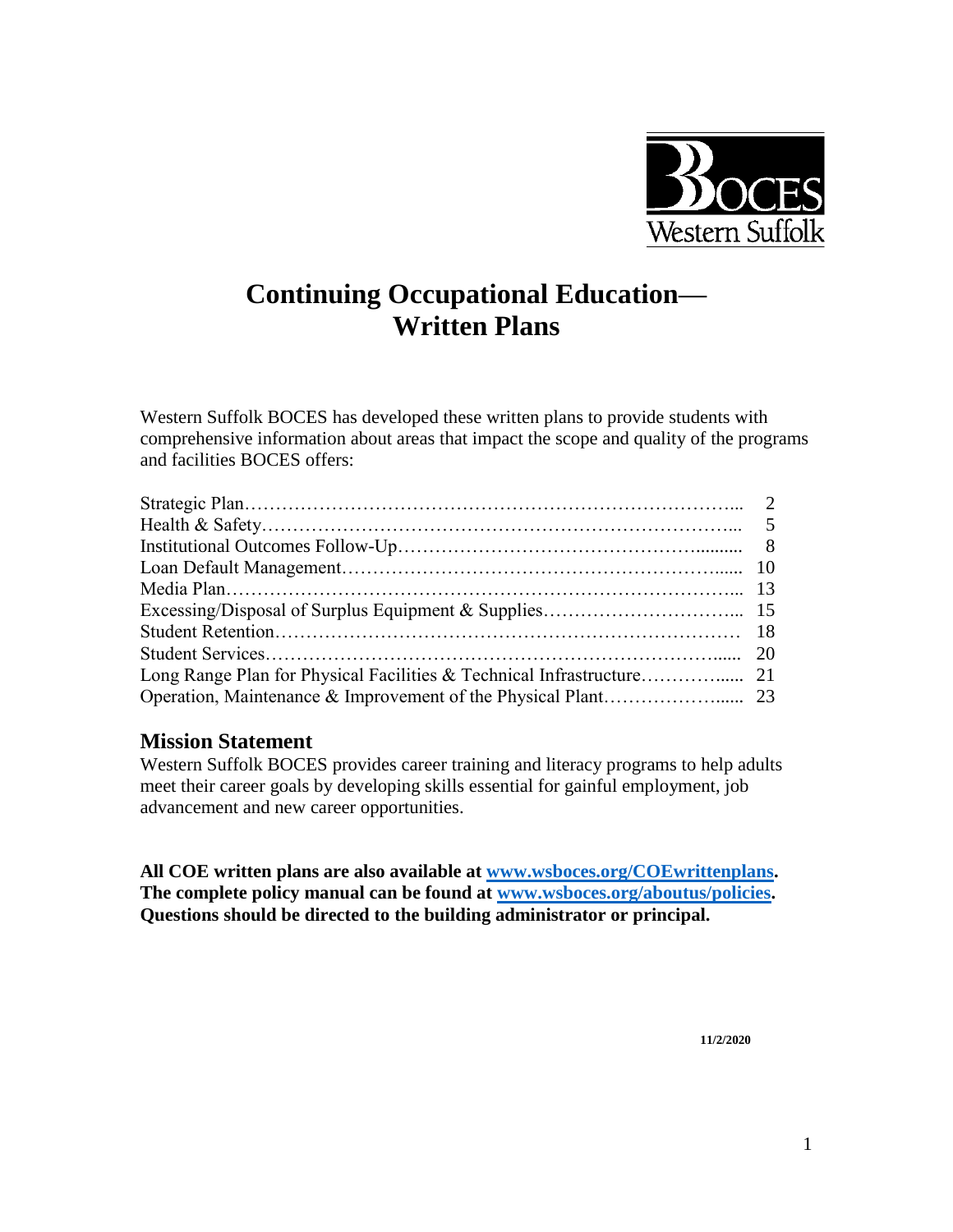# **Western Suffolk BOCES Five Year Strategic Plan, 2018 to 2023**

This plan provides strategic direction, a set of broadly defined goals critical to the progression of Western Suffolk BOCES. It is not a prescriptive plan, but rather a dynamic one open to modification as we proceed, progress, and observe changes in our community. The ideas in this plan are meant to guide our work, focus our priorities, and inspire us to move forward in exciting new directions, as well as fulfill our mission:

#### **Western Suffolk BOCES Mission Statement**

Western Suffolk BOCES provides career training and literacy programs to help adults meet their career goals by developing skills essential for gainful employment, job advancement and new career opportunities.

Our vision is to accomplish our mission utilizing our Strategic Plan and by embracing the core values of the Council on Occupational Education focusing on

- Student Access and Success,
- Data-driven Decision Making
- Information Technology
- Outstanding Faculty and Staff
- Key Stakeholder Partnerships

#### **Goals:**

#### **Goal #1 – Student Access and Success**

#### **Objective 1 – Expand educational approaches focused on engaging students in the learning process across the curriculum**

- a. Promote increased faculty-student and student-student interaction
- b. Ensure programs actively engage students in integration, synthesis, and application of knowledge
- c. Assess and identify progress and gaps in programs and services that are focused on student access, at-risk students, and overall student success, including academic and student support services
- d. Focus and expand efforts to ensure student success in courses and continually assess those efforts

## **Goal #2 - Improve Data Collection, Analysis and Reporting to Inform Thinking, Deciding and Acting**

**Objective 1 - Develop a data-driven process to implement program-wide changes.**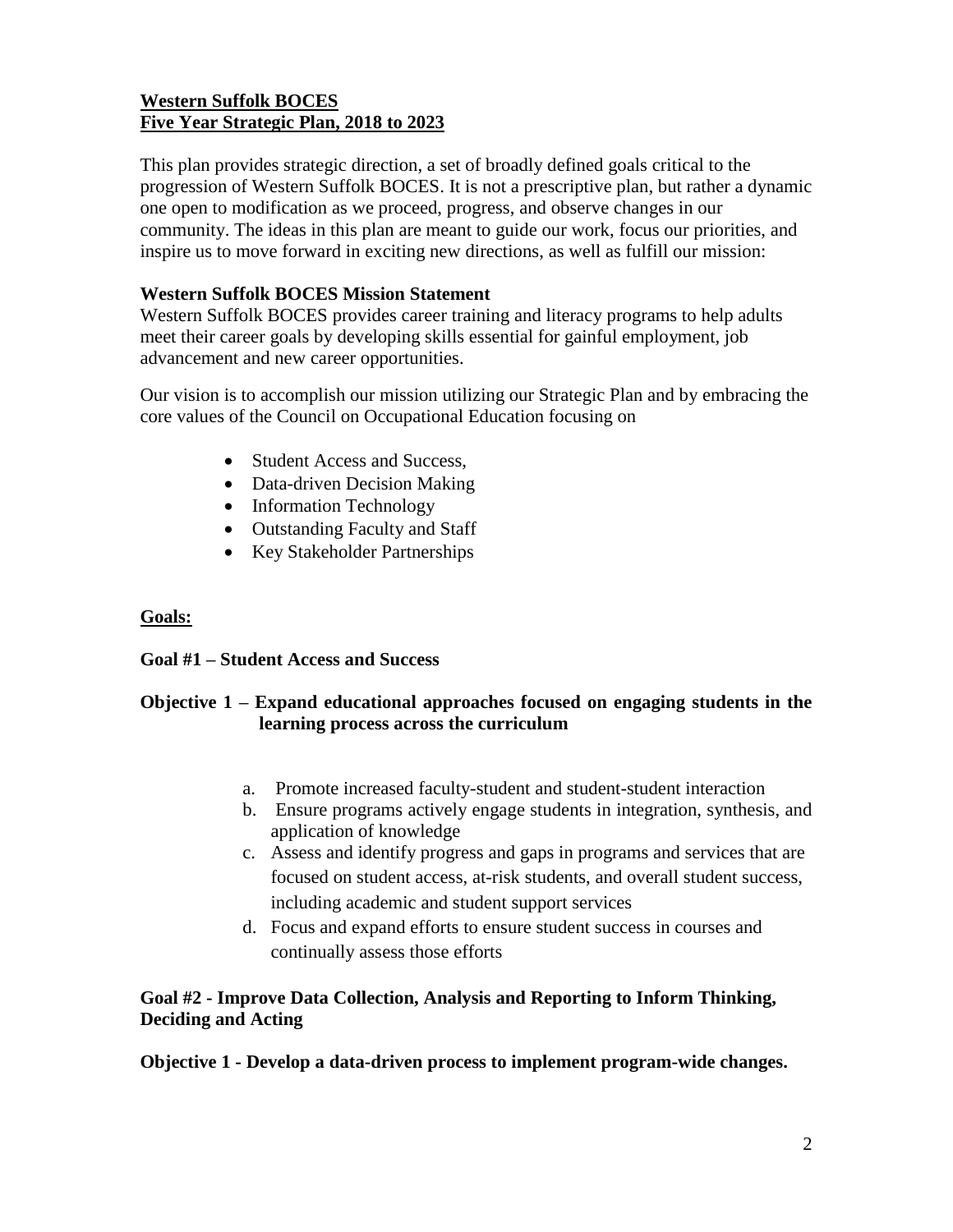- a. Identify data needed to make informed decisions, then collect and analyze data to monitor progress and take effective actions at the student level and program level.
- b. Include faculty/staff in data review to facilitate program wide buy in and action

#### **Goal #3 – Information Technology**

#### **Objective #1 – Prioritize and improve information technology to better meet future technology-related needs of the institution**

- a. Work towards the connectivity of software systems to ensure consistency and integration of systems and information across the agency
- b. Develop annual priorities and a related funding plan
- c. Annually assess all IT services to improve

#### **Goal # 4 – Effectively Recruit, Retain and Develop Outstanding Faculty and Staff**

#### **Objective #1 - Implement systematic onboarding process enhancement—setting up new employees for success.**

- a. Develop a sponsor/mentor program
- b. Review and enhance new employee onboarding to include the development of a mentor program for new faculty
- c. Examine agency processes and advance ones that increase efficiency, productivity and customer service

#### **Goal #5 – Key Stakeholder Partnerships**

#### **Objective #1 -Engage key stakeholders to more effectively advance the agency in its mission and vision**

- **a.** Increase partnerships with key stakeholder individuals and agencies
- **b.** Develop a framework to promote and coordinate professional partnerships including a partnership database led by designated faculty members and staff
- **c.** Establish procedures for collecting information from partners, building relationships and maintaining current information for improved understanding and communication.

#### **Goal #6– Maintain Financial Resources**

#### **Objective #1 -Maintain current and projected financial resources which are aligned to achieve Goals 1-5 as stated in this Strategic Plan**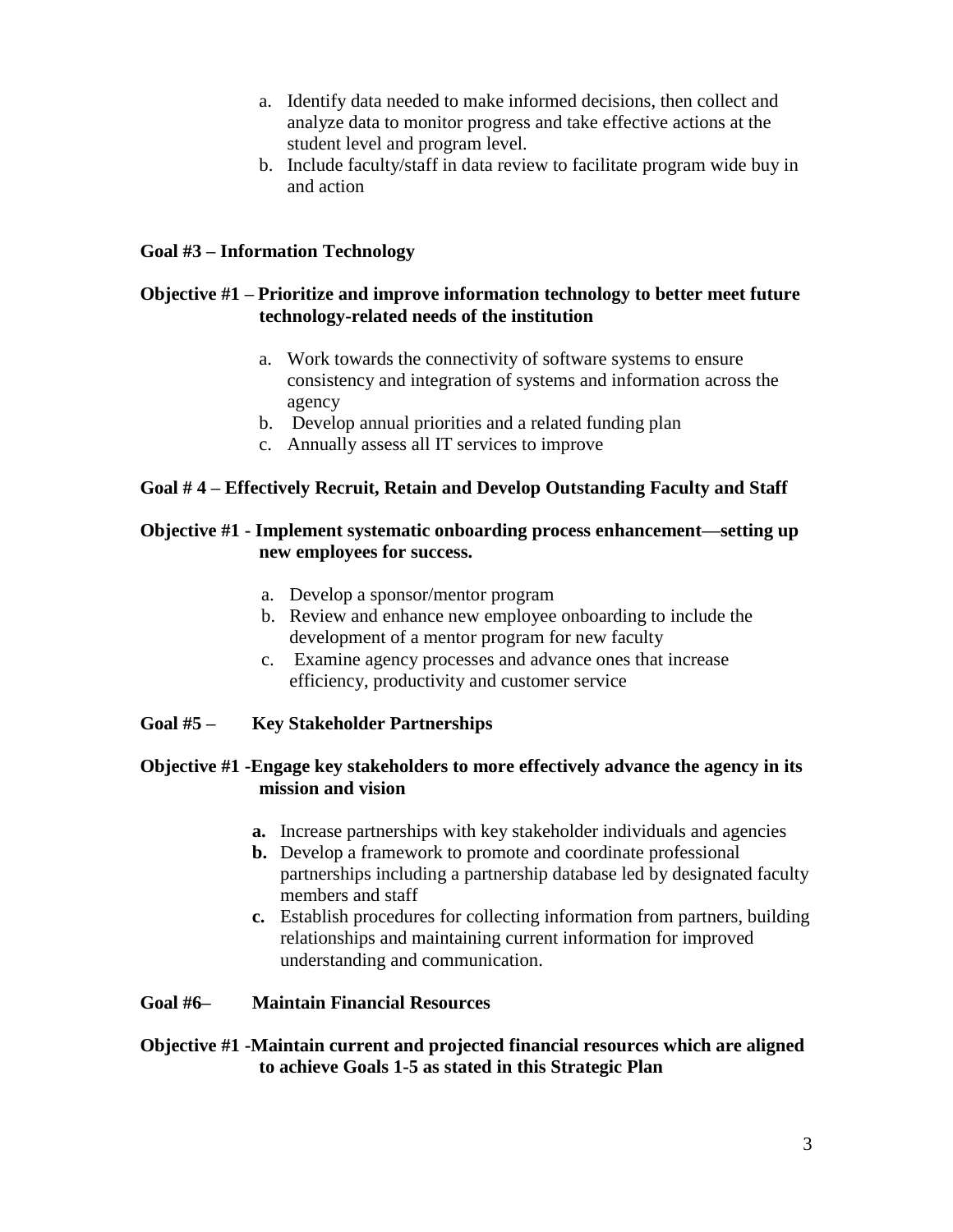- **a.** Maintain a fair and competitive tuition & fee schedule for all programs
- **b.** Strive to meet/exceed enrollment goals, management, marketing and admissions outreach activities
- **c.** Evaluate and update Financial Aid policies and practices as needed
- **d.** Evaluate and update faculty compensation programs as needed
- **e.** Evaluate revenue and cost structure, financial equilibrium
- **f.** Update and further develop programs to meet industry trends and updates

#### **Evaluation:**

Successful initiatives must be actionable and accountable. A strategic plan must define the criteria used to measure progress and ultimately, success. The Principal of Adult Education, along with the Assistant Principal of Health Careers, faculty, administration and our institutional advisory committee, will review our progress and revise as necessary on an annual basis.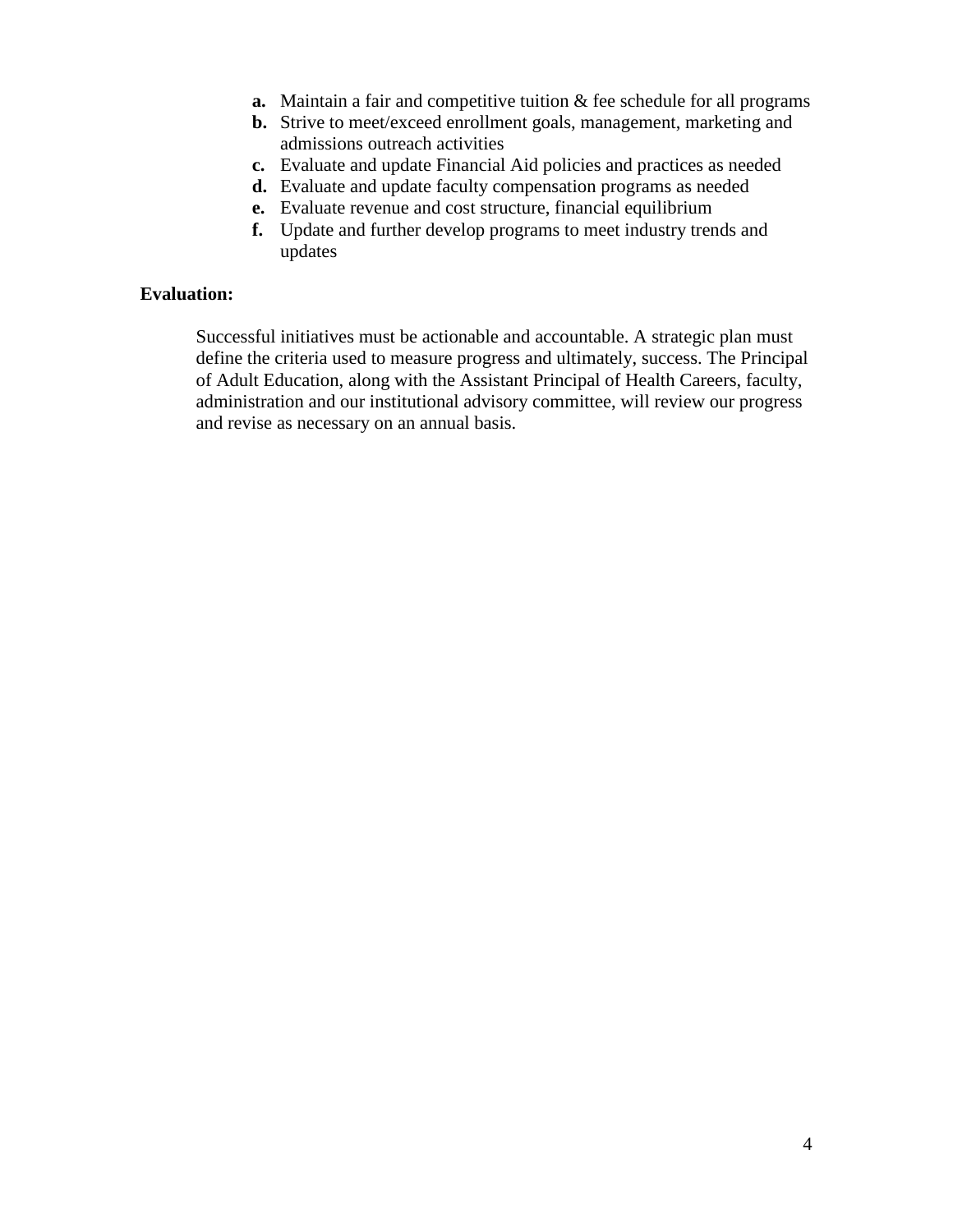Health and Safety

# WRITTEN PLAN

#### **Goals & Objectives**

Western Suffolk

Maintain a safe and secure environment for all students, staff and visitors. Ensure that any injured party receives appropriate medical care. Ensure that any instances of accidents are kept on file. Evaluate plan annually. Utilize results of evaluations in planning process.

#### **Activities to Achieve the Objective:**

- 1. Review cases of accident and sickness or emergency health care needs.
- 2. Review forms used to report accident or sickness.
- 3. Review procedures or report accident or sickness.
- 4. Discuss at quarterly scheduled health and safety meetings.

#### **Personnel: Roles & Responsibilities**

Debra Montaruli, Principal, Northport Campus Rosemary Nagler, COE Chief Officer, Assistant Principal Health Careers Ila Gaffney, Adult Counselor Kristine Shanteau, Training Coordinator Facilities members representing COE programs

#### **Accidents:**

We are legally responsible for the supervision of students at all times during the school day. Since this is so, faculty members cannot be out of the room, away from an assigned duty area, or away from groups to which they have been assigned. If in an emergency it is necessary to be out

of the instructional area, make sure you make your request known to the office so your class can be covered.

Even with close supervision, accidents can occur. In such instances, follow the procedures below:

- a) In all accidents, the student's Emergency Card will be obtained.
- b) Serious accidents immediately seek necessary first aid and expert assistance.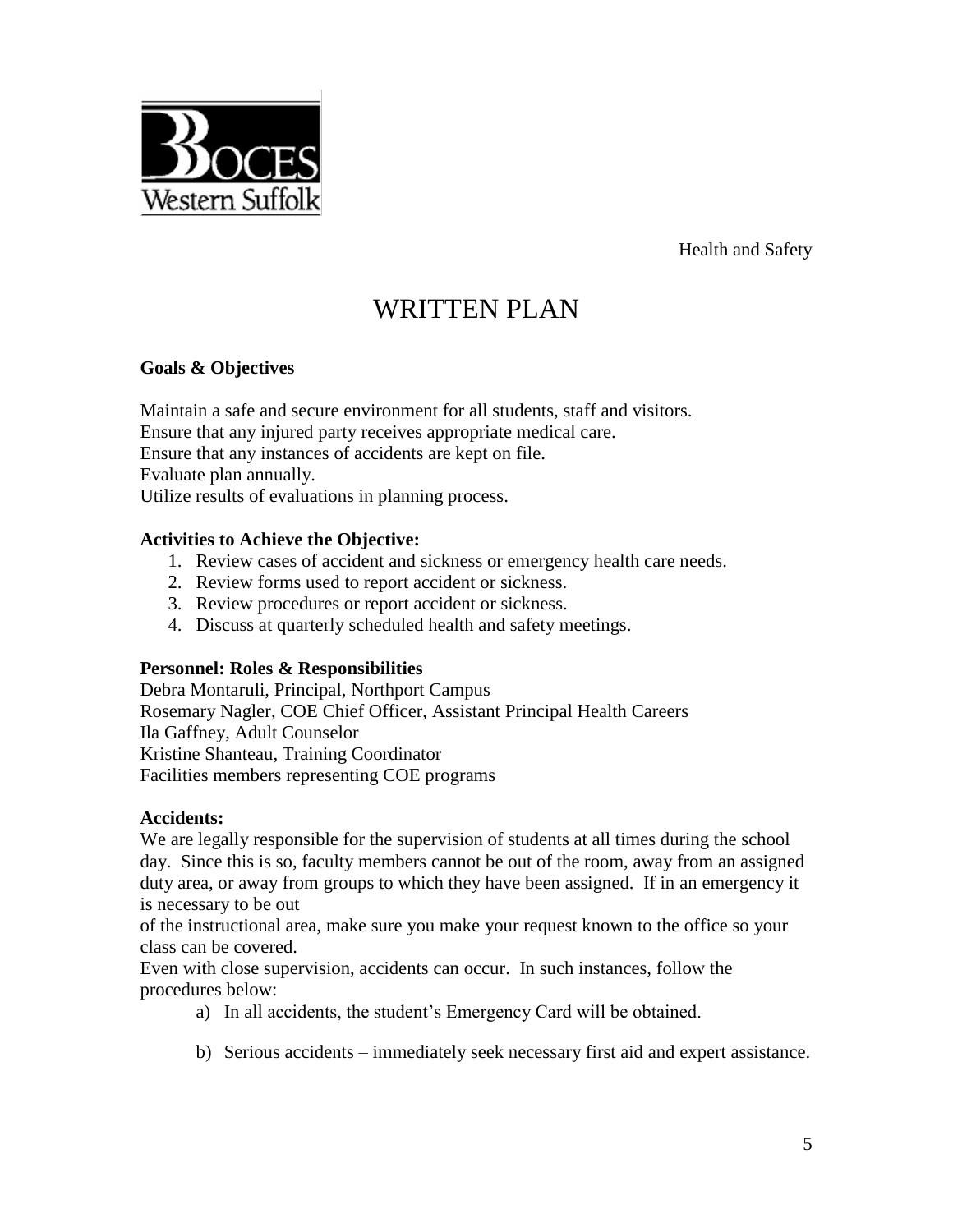- c) Complete the Liability Accident Notice form and forward to the Principal's office before the end of the day/evening.
- d) Copies of all accident reports are to be in the Executive Director's office no later than 48 hours after the occurrence.

# **Student Emergency Cards**

Student Emergency Card files are maintained at each Campus.

For the protection of all, it is important that the Student Emergency Card be completed as soon as possible after the start of the program. Students who have not turned in a completed Emergency Card are not to participate in shop work until this requirement is fulfilled.

After the first day/evening of the program all Emergency Cards must be completed and turned into the office. After the program has begun new entrants must complete Emergency Cards immediately, and the Instructor should forward them to the Administrator.

#### **Safety**

Safety cannot be stressed enough since it is the basis for successful application and learning of practiced situations. Rules and regulations as set forth by the Commissioner of education and the Board of Cooperative educational Services are extensive. Therefore, the following is a list to follow in initiating individual classroom rules on safety procedures and regulations:

- a) General and specific safety rules will be posted, explained and provided in writing to students by the Instructor.
- b) Instruction in safety must be constantly emphasized and included as a topic in the lesson plans.
- c) Regular good laboratory housekeeping will be maintained.
- d) Wearing eye protective devices is compulsory, as required by the Commissioner's Regulations.
- e) Appropriate attire will be worn as designated by Instructor. Students will not be permitted in shop area, if not meeting uniform requirements.
- f) Hazards specific and general will be pointed out by the Instructor.

Instructors are advised that a record must be kept of safety instruction lessons and segments of lessons. Safety of others will assure safe practice. All demonstration lessons must include a safety component.

# **Fire Drills**

During a fire drill it is necessary to evacuate the building immediately. All students will be directed to proceed quickly and quietly in an orderly fashion according to the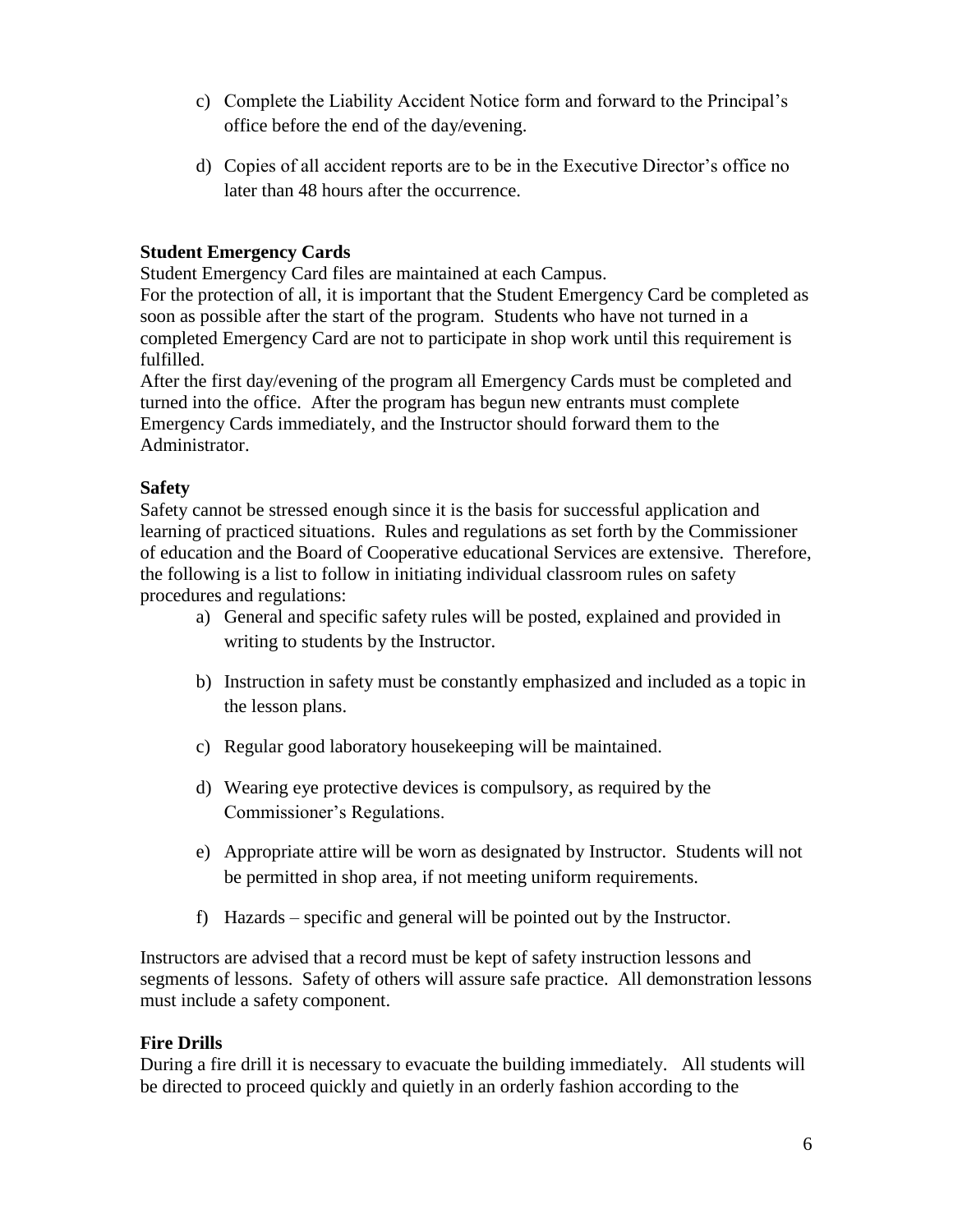directions given for the particular room. Alternate routes for evacuating the facility will be utilized at different times.

Talking is not permitted during a fire drill. The instructor will be last out of the room and check to see that all windows and doors are closed, and carry their class registry with them. When out of the room and at the required distance from the building, they will check attendance and await further instructions.

#### **In case of fire:**

- a) Immediately notify the office administrator, who will sound the fire alarm and notify proper authorities.
- b) The office administrator will have emergency fire numbers and will place emergency calls.
- c) Evacuation procedures will be followed.

#### **Emergency Drills**

In order to adequately prepare for instances requiring limited campus access or cases where student and faculty cannot leave the campus, an annual Evacuation, Lockdown or Lockout Drill will be scheduled for each location, in conjunction with local emergency authorities. Instructions regarding these "events" will be provided by the building Administrator.

#### **Visitors**

In the best interest of safety, visitors are not permitted in any shop or classroom in session, unless permission has been granted by the Administrator.

All visitors are required to report to the office before proceeding to the desired location. Students enrolled at Western Suffolk BOCES who wish to bring a visitor must have prior approval from their instructor and the building Administrator. Each visitor will be escorted to the class by assigned staff.

No children are allowed.

#### **Evaluation:**

At the quarterly health and safety meetings, this plan will be reviewed, evaluated and revised if necessary to ensure the health and safety of all students, staff, and visitors. The committee will be comprised of administrators, faculty, counseling and custodial staff, and when indicated students representing the Full Time Adult Programs.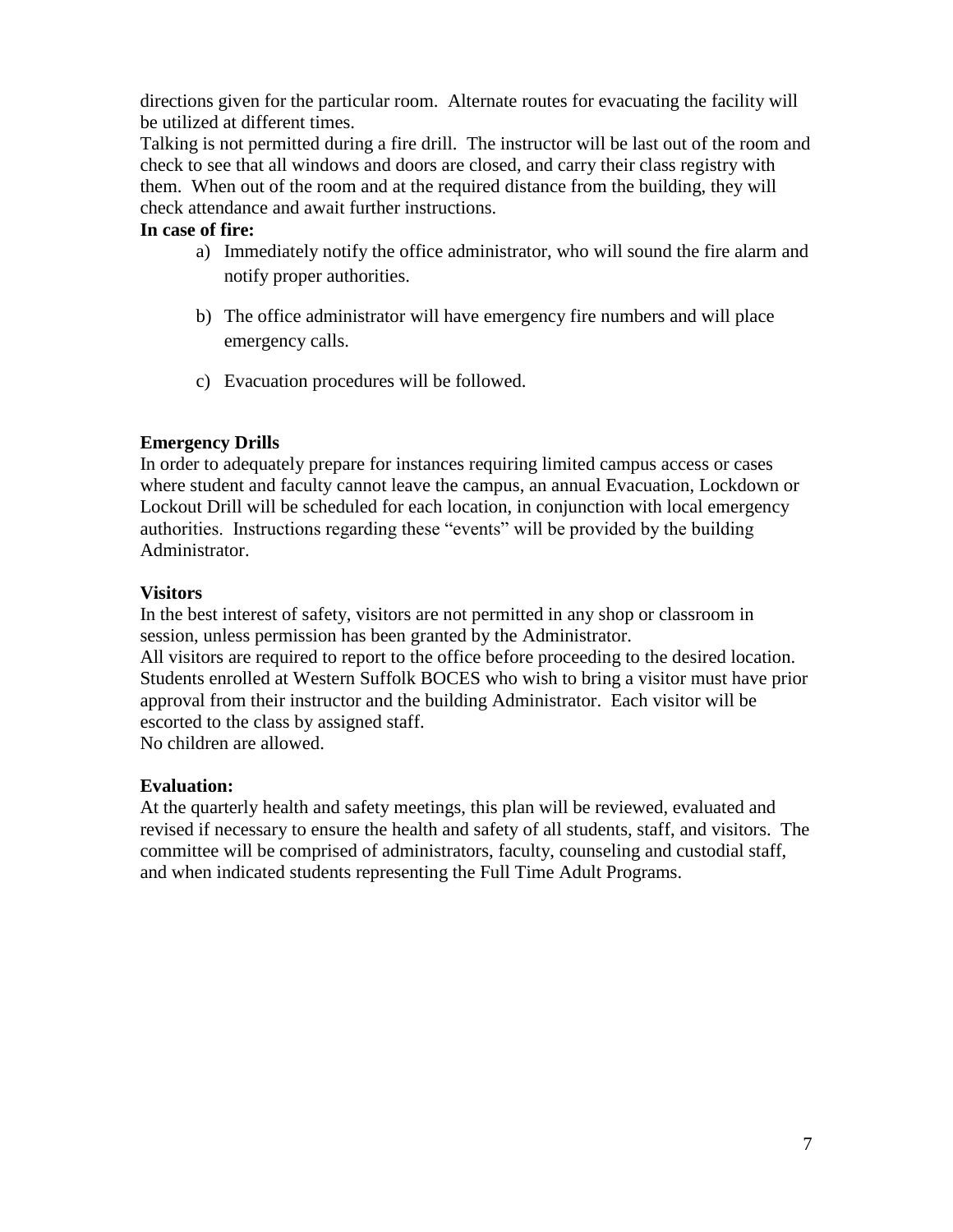

Institutional Outcomes Follow-up

# WRITTEN PLAN

#### **Goals & Objectives:**

- Improve follow up across the spectrum of adult programs
- Coordinate follow up efforts by different student services offices, staff members
- Evaluate efforts and revise as needed

#### **Activities to Achieve the Objective:**

- Students are asked to evaluate their experience multiple times during the course of their programs and their input is gathered in both formal and informal ways from online surveys to individual meetings at the time of completion or withdrawal.
- Staff, including faculty and support staff, are asked to share information on student progress with each other and administration to ensure intervention as necessary.
- At-risk students may self-identify or be selected by staff so academic assistance and/or counseling services will be offered.

#### **Personnel: Roles & Responsibilities**

Rosemary Nagler- COE Chief Officer, Assistant Principal Health Careers Debra Montaruli- Principal Northport Campus

Job Placement Counselors:

- o Kelli Bynes
- o Tina Nicoletti
- o Joyce Brozyna

#### **Guidelines for review and evaluation:**

• Institutional outcome efforts are reviewed monthly in The Monthly Report, a program's tabulation of students currently enrolled, completed within the month or withdrawn, failed or on a leave of absence for that month.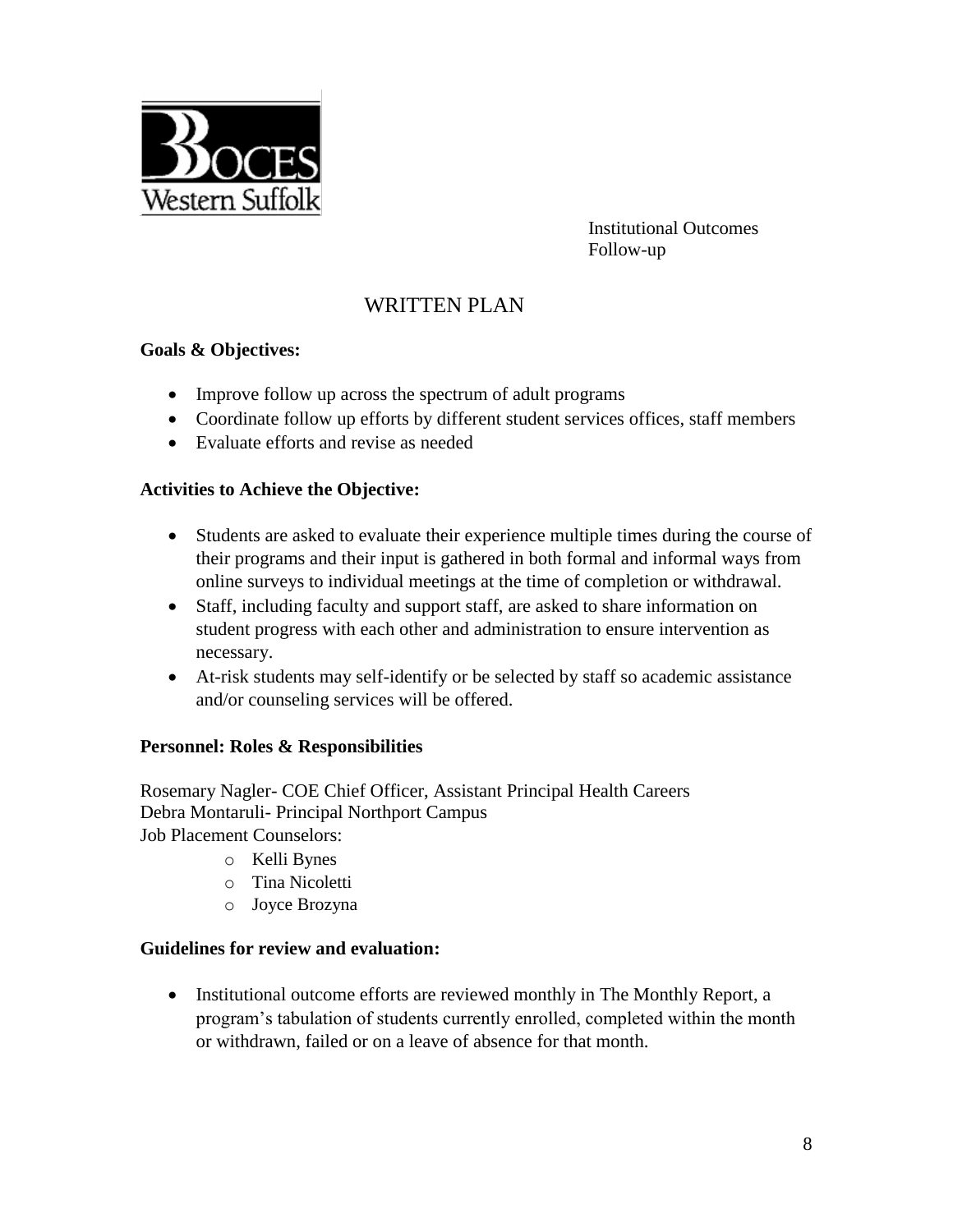- Monthly Reports are calculated with input from program staff and presented to program administrators who review results with the Director of Career and Technical Education.
- Institutional outcome statistics play an integral role in program evaluation as we look to ensure student success.
- Completion rates for each program are tabulated annually by the Job Placement Office.
- Each program's staff meets annually with its administrator to review and evaluate its program.
- Completion, placement and licensure statistics serve as valuable input in determining the success of the program and suggesting places for improvement.
- Faculty meetings provide opportunities to discuss outcome results and share successful strategies with colleagues and administration.
- Faculty and staff discuss outcome results with administration in annual evaluation meetings.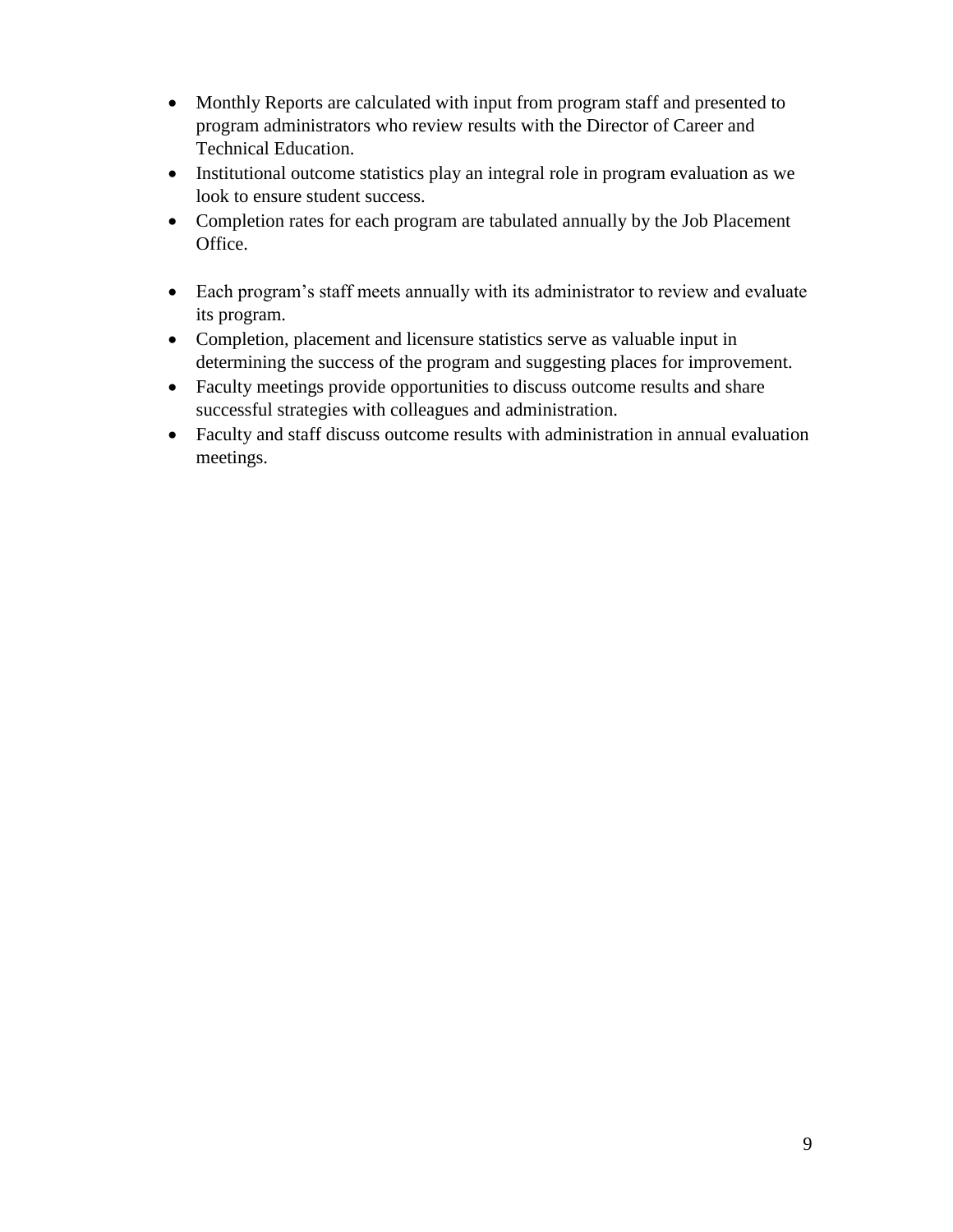

Loan Default Management

# **WRITTEN PLAN**

## **GOALS/OBJECTIVES**:

- Educate all applicants and current students on financial aid
- Reduce student debt whenever possible
- Reduce default rate

# **ACTIVITIES TO ACHIEVE THE OBJECTIVES**:

- Ensure that all advertising and recruitment materials clearly state programs eligible for financial aid and introduce initial filing information.
- Through collaboration with the counseling/admissions/advising staff, provide clear financial aid application instructions to all eligible applicants.
- Provide financial aid information and assistance in a multitude of modalities including: print such as brochures and flyers, electronic such as website and emails, in-person through information sessions, individual appointments and walk-in meetings.
- Review monthly reports on NSLDS.
- Follow up with delinquent students.

#### **PERSONNE**L:

Cheryl Bruckner, Financial Aid Counselor Donna Cassano, Bursar Debra Montaruli, Principal, Adult Career and Technical Education Rosemary Nagler, COE Chief Officer, Assistant Principal Health Careers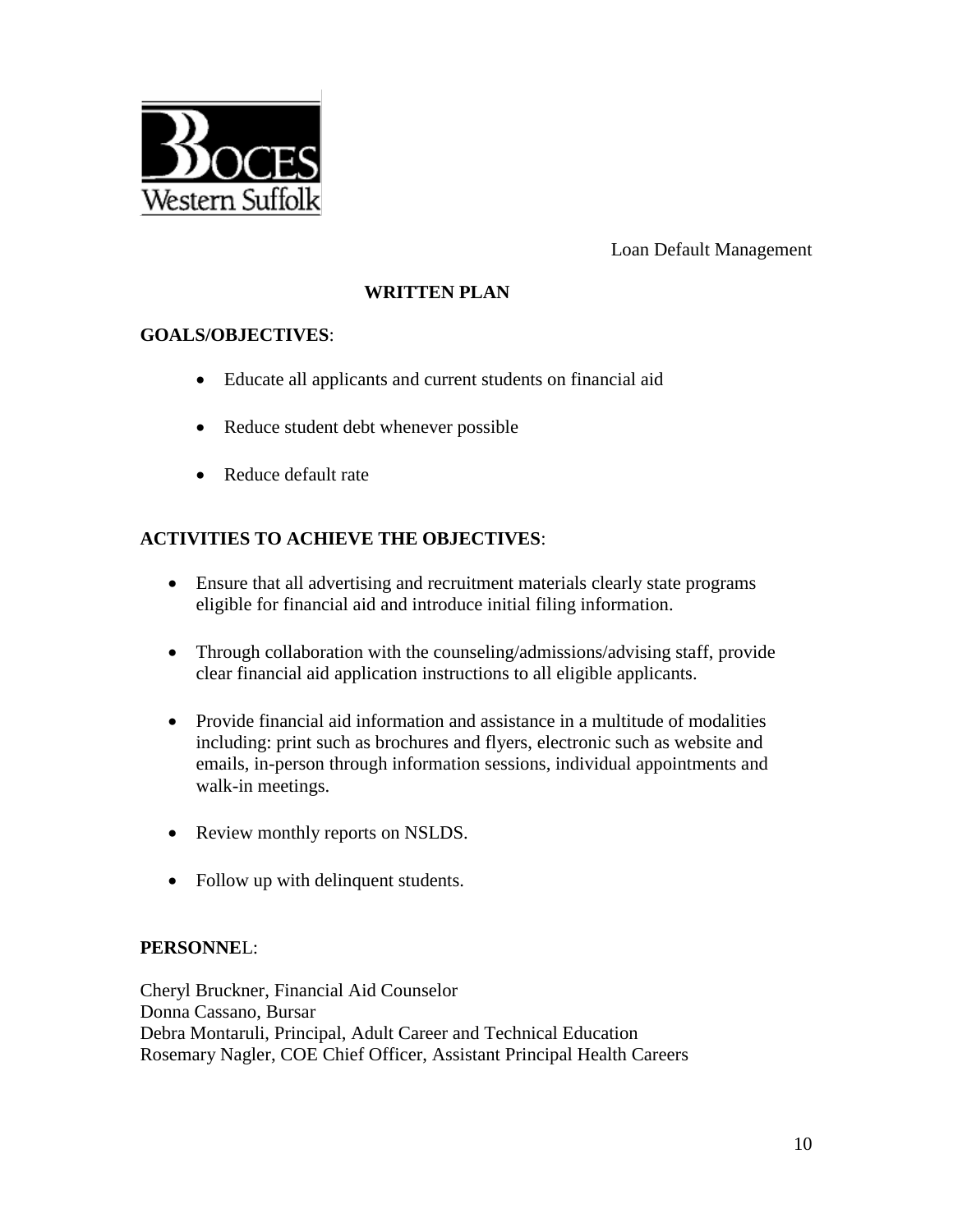#### **GUIDELINES FOR REVIEW AND EVALUATION:**

As a Title IV institution, Western Suffolk BOCES is able to offer Federal Direct Subsidized, Unsubsidized Loans and the Pell Grant to meet the financial needs of students enrolled in the following programs: Diagnostic Medical Sonography, Automotive Technical Training, Aviation Maintenance Technology, Cosmetology, Esthetics, Practical Nursing, Surgical Technology, and Radiologic Technology. The Financial Aid Office is committed to the success of our students while working toward a reduction in the number of students in default. To this end, there is a Loan Default Management Plan in place which keeps the focus of the Financial Aid Office at its center. This plan is reviewed regularly, and the analysis of its effectiveness allows the Financial Aid Office to improve services to prospective and current students to focus on maintaining a low default rate.

Applicants to the above-named programs are presented financial aid information as soon as there is contact made with Western Suffolk BOCES. Whether in person, in print, on the phone or online, any inquiries that relate to one of the Title IV eligible programs are told of the financial aid options available to them, and they are provided an instruction sheet or financial aid brochure. Applicants are always given the phone number and/or email of the Financial Aid Office where there is an open door policy. When a student has completed the financial aid application and contacts the Financial Aid Office, a personalized financial aid package is mailed to the student along with instructions on how to accept the package and complete the financial aid process. A worksheet that describes the process requirements is provided. Students must complete Entrance Counseling and the Master Promissory Note prior to processing loans at [www.studentloans.gov](http://www.studentloans.gov/)**.** At the time of enrollment, students must sign off on their financial aid package.

Approximately one month prior to a student's graduation, a letter is sent, via email or ground mail, reminding the student to complete Exit Counseling. If a student withdraws from his/her program prior to graduation, instructions for completing Exit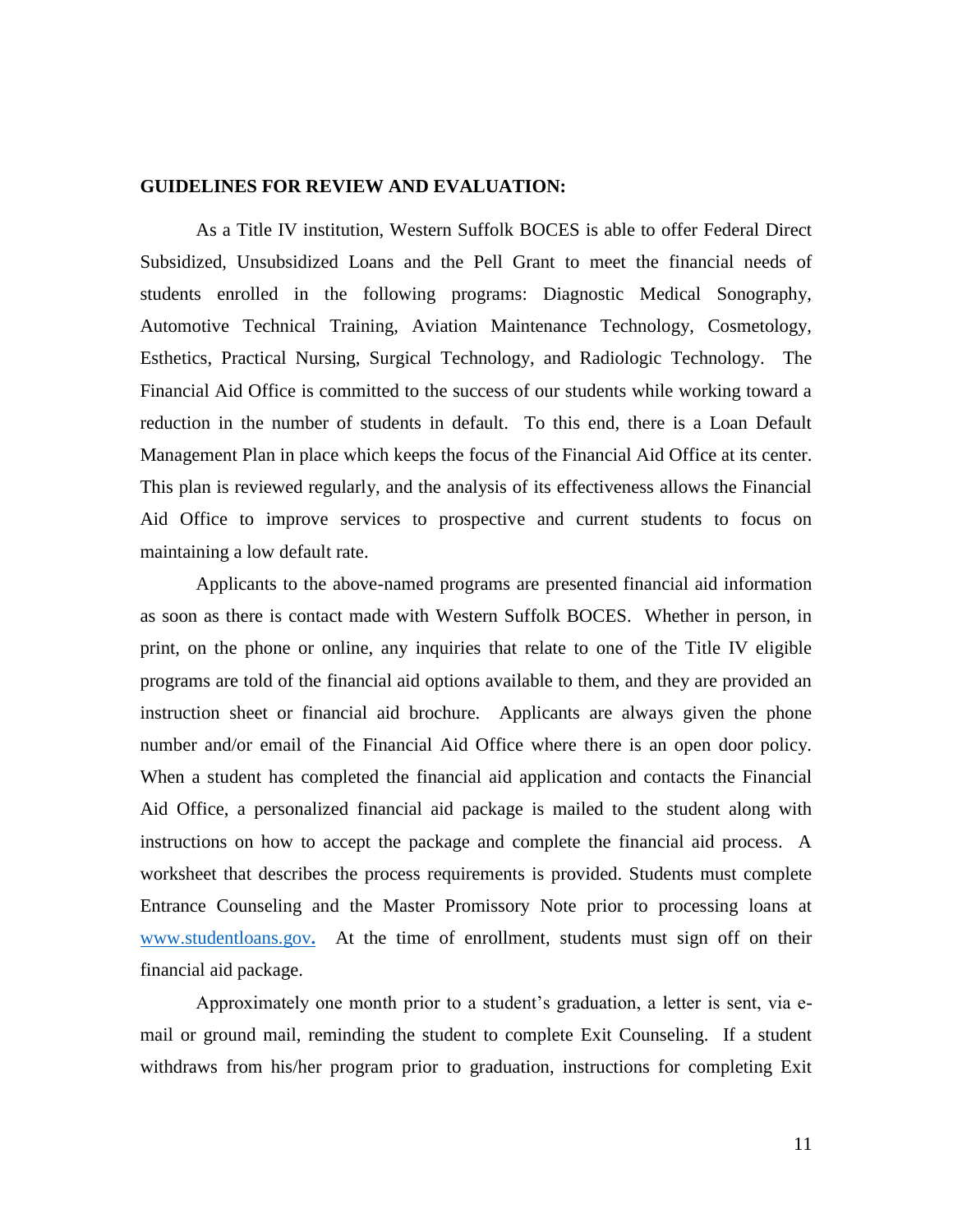Counseling are sent. All students, including graduates and withdrawals, are reminded of the consequences of defaulting on their student loans.

The Financial Aid Office requests monthly reports on Enrollment Status and Loan Delinquency from National Student Aid Data System (NSLDS). Also, student enrollment status is updated and submitted monthly. The Financial Aid Office utilizes the Delinquent Report to identify students who have been delinquent for fifty days or more, and letters are sent to them. Included in the letter are the student's servicer, monthly payment amount, and the consequences of being in default. As required, the Financial Aid Office also provides updated student information to the loan servicers.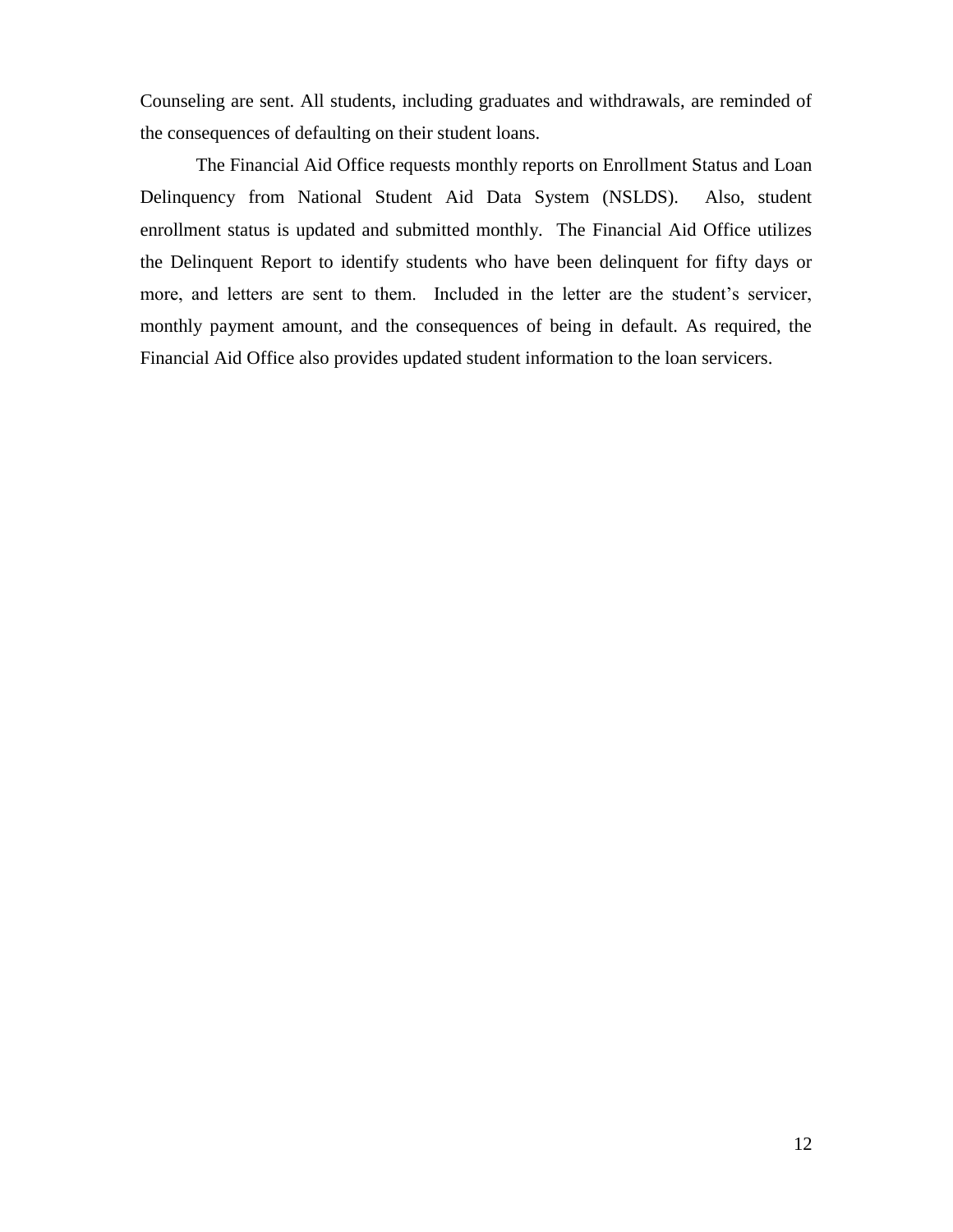Media Plan



#### **Goals & Objectives**

Western Suffolk

Promote an environment appropriate for the training and education goals of each program. Provide state of the art media equipment and educational materials. Provide training for instructors to become proficient in use of media.

#### **Activities to Achieve the Objective:**

- 1. Offer accessibility to the Library/Media Center for day and night students, faculty, staff for the health programs
- 2. Provide circulation of materials, reference books
- 3. Encourage use of online databases and other resource materials
- 4. Provide maintenance as needed of instructional equipment
- 5. Provide training to instructors to enable them to utilize technology effectively in the classroom
- 6. Purchase materials requested by faculty and staff as funding is available
- 7. Provide appropriate technical resources such as computers, printers, smartboard, and relevant media platforms.
- 8. Seek and encourage grant funds, equipment and materials from business and industry, community groups and individuals
- 9. Assist faculty and staff in recommendations for enhancing Library and Media Services by sending them information pertinent to their program of study
- 10. Maintain a student library for each program
- 11. Provide orientation for all new students and in-service training for faculty and staff
- 12. Encourage faculty dialogue with publishers regarding new editions/new releases of textbooks and software programs
- 13. Survey students, faculty and staff to solicit for improvement
- 14. Discuss Library/Media Services at monthly faculty meetings

#### **Personnel: Roles & Responsibilities:**

Nancy Kelsey, Executive Director – Oversees all Programs Nancy Fischetti, Administrative Assistant to the District Superintendent – Public

Relations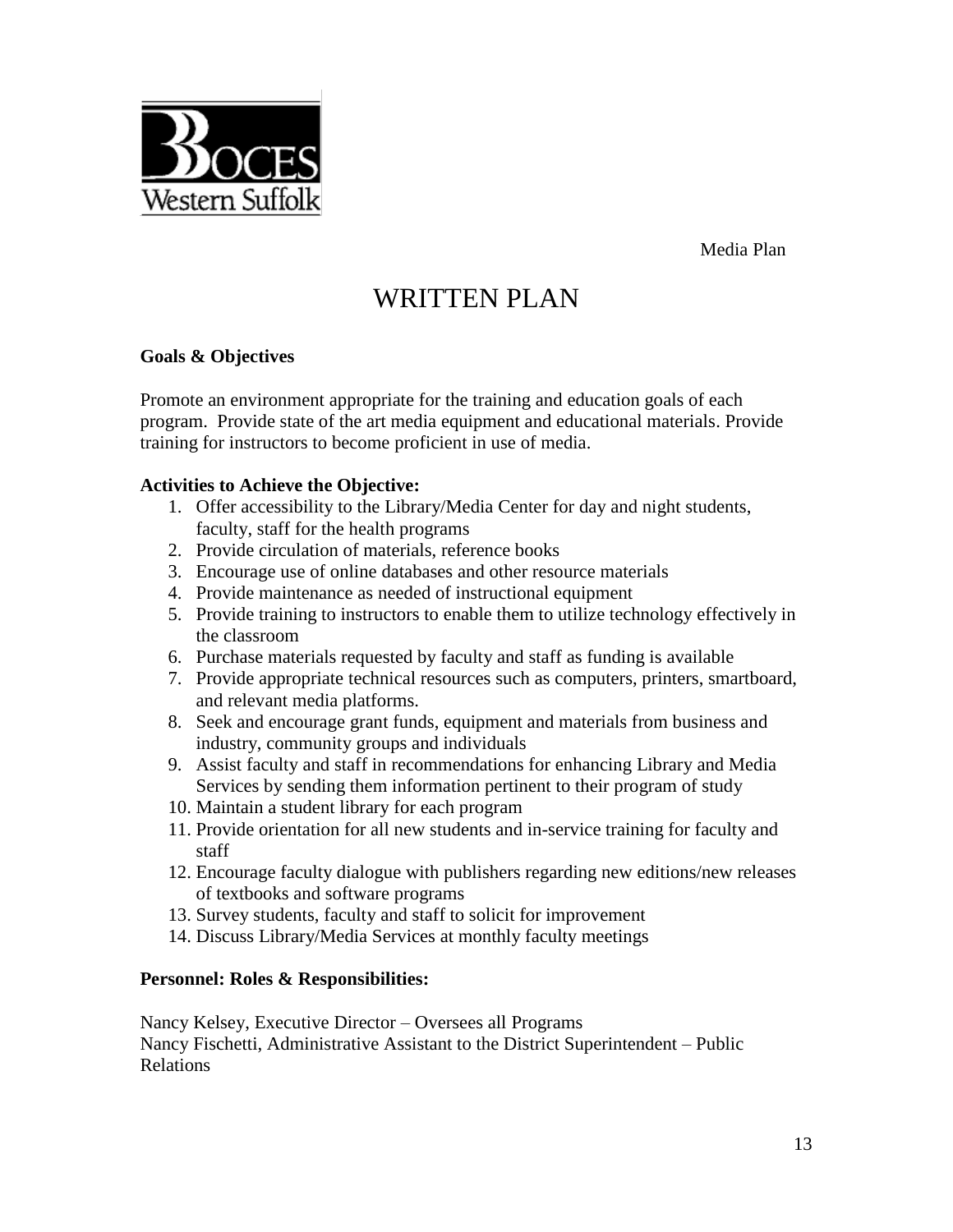Debra Montaruli, Principal, Northport Campus Rosemary Nagler, COE Chief Officer, Assistant Principal Health Careers

> -Central Service Technician - Diagnostic Medical Sonography -Practical Nursing -Radiological Technology -Surgical Technology

Debra Montaruli, Principal, Northport Campus

-Automotive Technician Training -Aviation Maintenance Technology -Cosmetology -Esthetics

Technical Support Services

Tim Flannery Thomas Strada

-Facilities and technical infrastructure essential for using materials.

#### **Guidelines for review and evaluation:**

Students complete evaluation forms for each program that include comments on Library/Media resources. These evaluation forms are reviewed and assessed by the Principal of the Northport Campus and Assistant Principal of Health Careers along with faculty and counseling staff to determine if resources are adequate to support the learning needs of the students and to make recommendations for additions or improvements.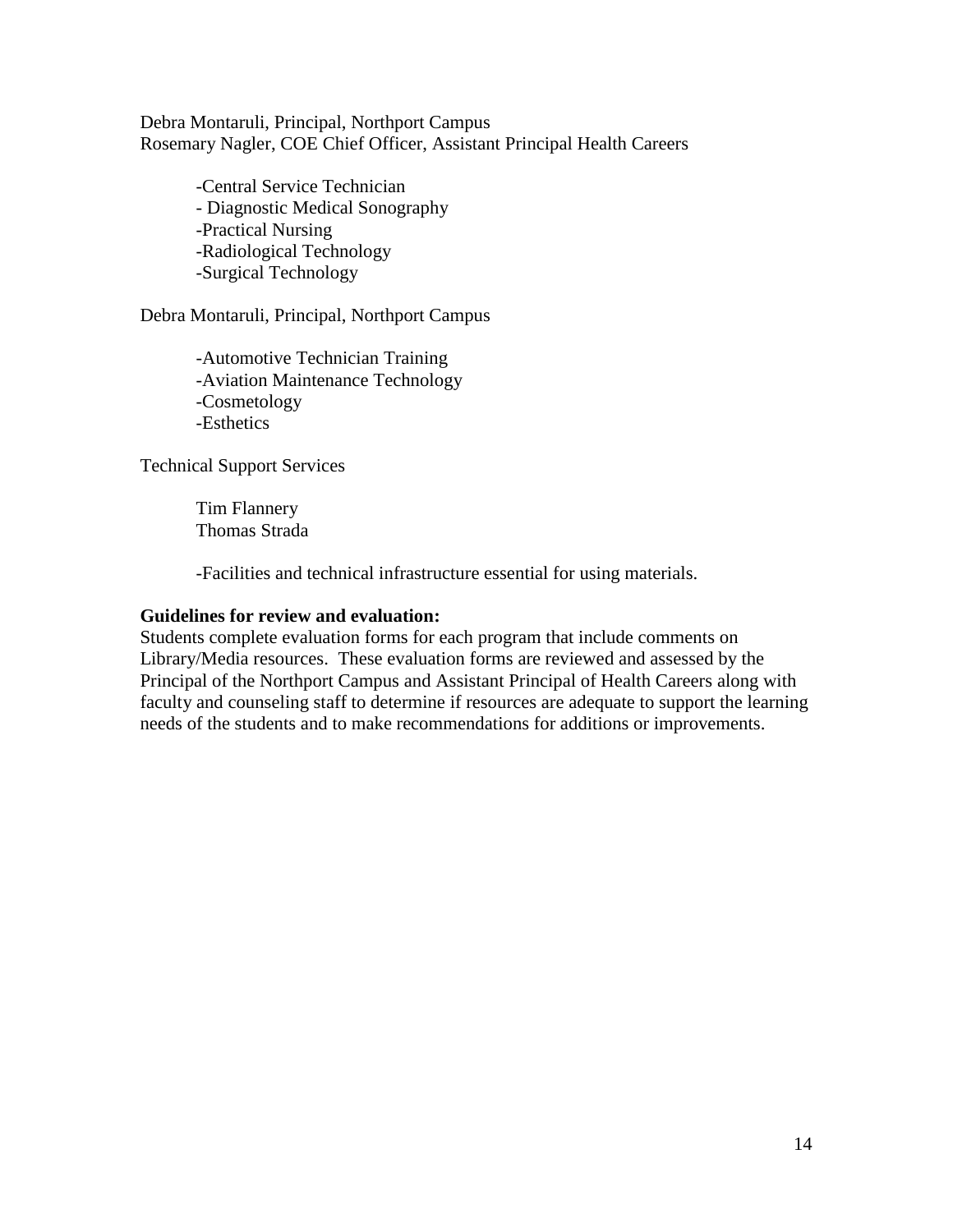

Excessing/Disposal of Surplus Equipment & Supplies

# WRITTEN PLAN

**Goal & Objectives:** The goal/purpose of this written plan is to establish a standard for excessing/disposal of all Western Suffolk BOCES surplus equipment and supplies. The following written plan shall apply for all such surplus items.

## **Activities to achieve the Objective:**

#### **Excessing an Asset**

- 1. Building Principal identifies and item to be excessed.
- 2. Building Principal creates a manifest in IDWhere.Net (Asset Management System) for assets that are valued at \$500 or more to move the item to the Building's "Excessed Room" in this system.
- 3. Executive Director shall approve the "Excess Batch" items in IDWhere.
- 4. Building Principal, for assets valued at less than \$500 or items without a BOCES inventory tag will fill out the Equipment Transfer/Disposition Form and follow instructions on such form for asset disposal/excess.
- 5. Purchasing submits items to be excessed to Board and obtains Board approval.
- 6. Once Board approved, the asset status is manually changed to "Excessed" in IDWhere by the Purchasing Department.
- 7. Purchasing then notifies Building Principal and Receiving Staff that item has been Board approved.
- 8. Receiving staff place excess items up for auction (take pictures, upload pictures to auction site, etc.). If item is not sellable, receiving staff will take picture of item(s) and create a file in the computer, name file with item description and Board date, and email the Purchasing department a copy of said file.
- 9. Once the asset has been sold, the Purchasing department is notified by the auctioneer and the Receiving staff, currently Robert Viola, will notify, via email, the administrator of the program where that sold item is currently stored. Via email, receiving staff will request possible date(s) and time(s) when pickup of the purchased item may be arranged with the buyer. If there are concerns with buyers coming to the building during student hours, this should be relayed to receiving staff when setting the appointment. It should be noted that receiving staff can arrange pickups no earlier than 8:15AM and must complete the process of pickup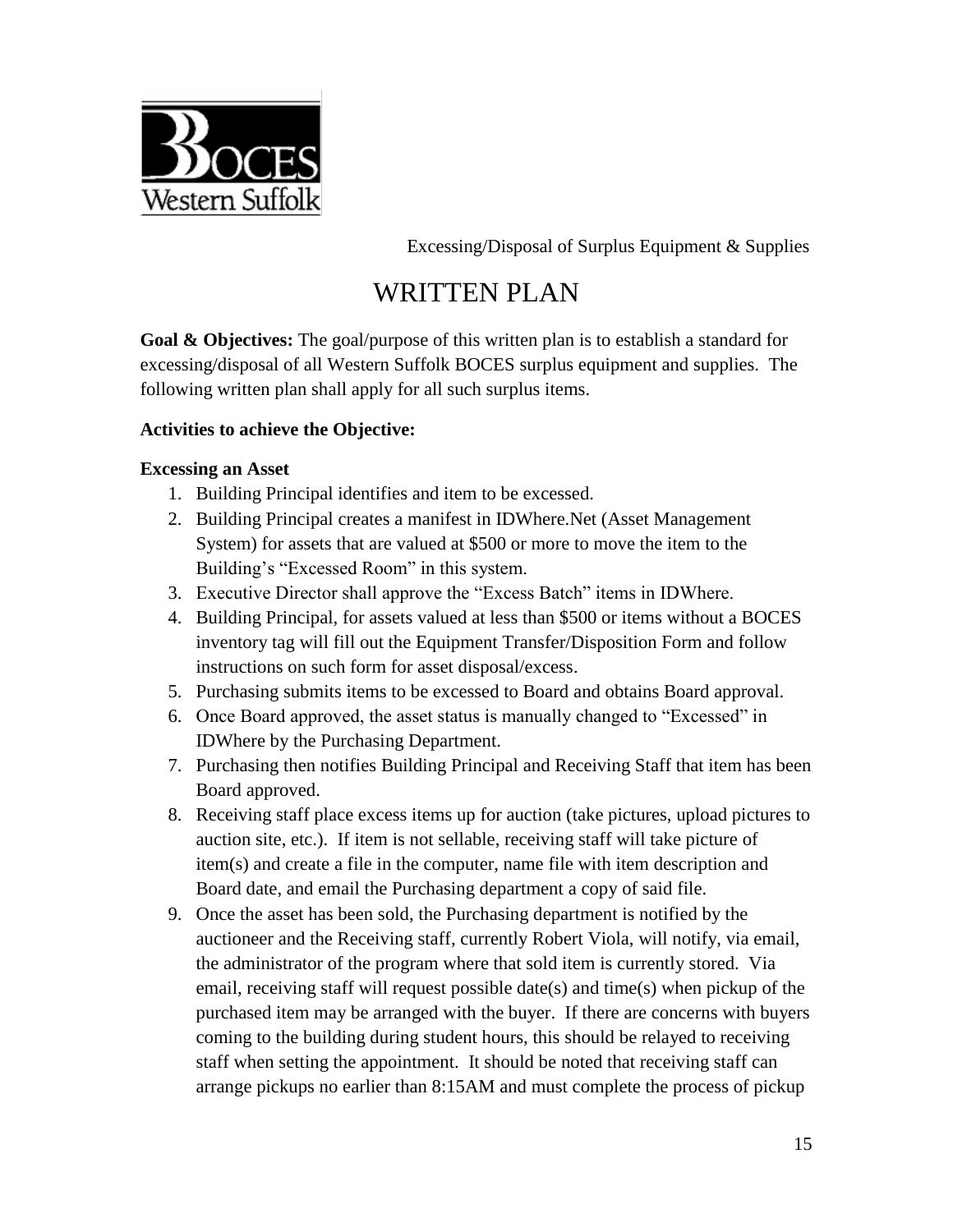no later than 4:00PM. It should also be noted that Western Suffolk BOCES must ensure that the pickup of the purchased item take place within 10 days of the payment for said item. Therefore, if Receiving staff does not receive a reply from the building administrator within two full business days of email, receiving staff will proceed with scheduling the pickup date and time with the buyer.

- 10. Once Receiving staff has contacted the buyer and set up a pickup date and time, receiving staff will inform the building administrator and custodian of the scheduled date and time.
- 11. The buyer will be informed by receiving staff of the procedures to follow for pickup:
	- a. The buyer is to call receiving staff via cell phone upon arrival.
	- b. The buyer is to meet receiving staff in the parking lot of the building. The buyer is not to enter the school building.
	- c. Receiving staff will work with the custodian to secure the item. If necessary, the custodian will assist in delivering the item to the buyer's vehicle.
	- d. The buyer will sign the invoice maintained by receiving staff.
- 12. The building administrator is not responsible for securing any documentation during or after the pickup. Receiving staff will secure all necessary signatures and documentation. A copy of the signed pickup document will be provided to the building administrator by receiving staff, if requested.
- 13. If there is no buyer for computer type items, receiving shall schedule pickup of such items through computer recycling programs.

Note: All assets must have Board approval prior to being disposed of and excessed in the IDWhere system. Board approval outlining those items to be excessed is sent to the purchasing department after each board meeting. The purchasing department is responsible for marking each asset in the IDWhere Asset Management System as EX'cessed. Once and item has been marked as EX'cessed in IDWhere, it will no longer appear on building reports. To view those excessed items you will need to look the asset up by asset id number or run the Excessed Asset Report.

Exception: Vehicles-Vehicle Identification Number must be verified with the Principal of the building and/or the purchasing department to confirm donation status and requirements of donation, e.g. many vehicles are not to be resold and must be disposed of through scrap process.

#### **Personnel involved in the Excessing/Disposal of Surplus Equipment & Supplies:**

Executive Director, Nancy Kelsey Principal of Northport Campus, Debra Montaruli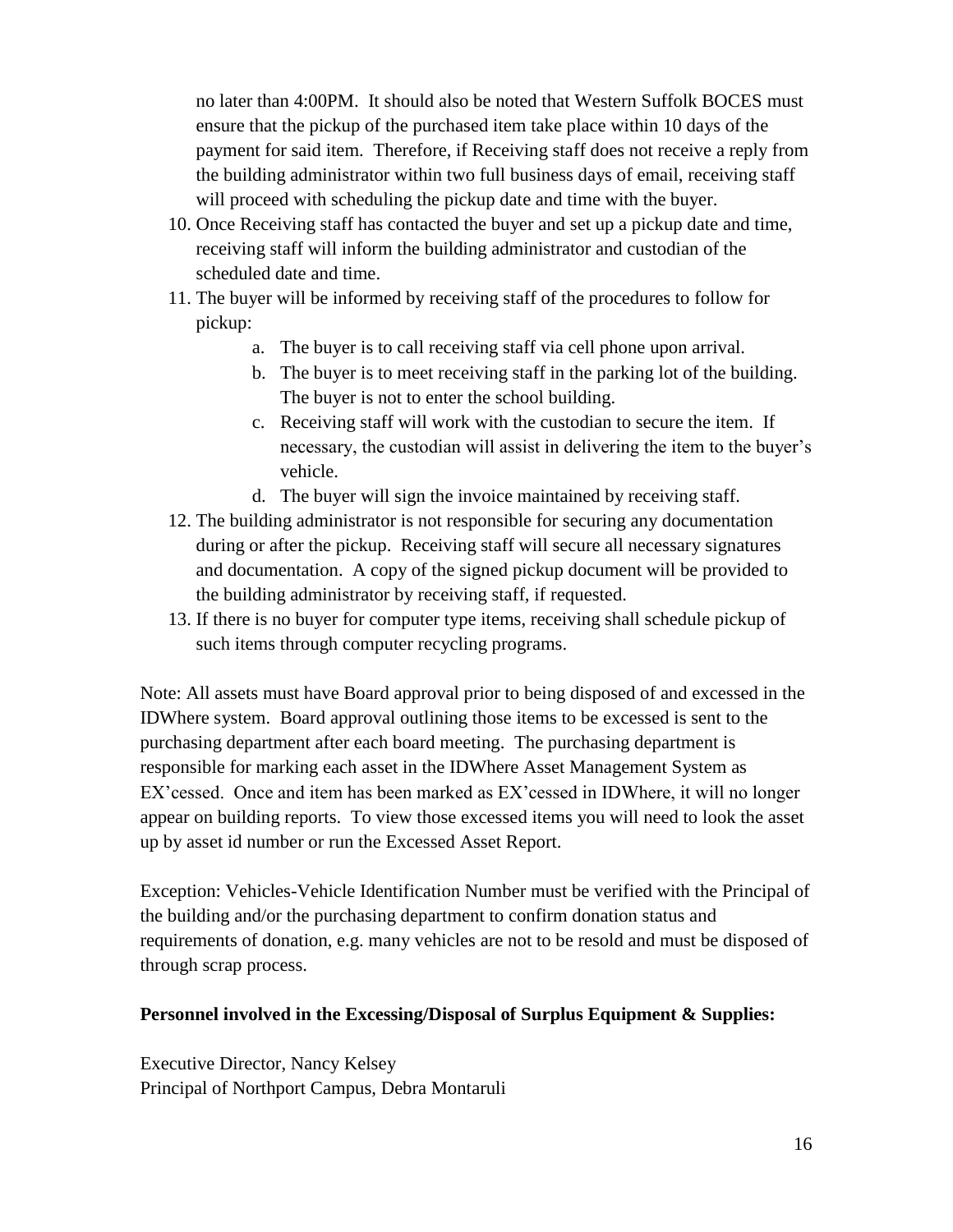Rosemary Nagler, COE Chief Officer, Assistant Principal Health Careers

Purchasing Department Receiving Staff, Robert Viola

#### **Guidelines for review and evaluation:**

Annually the Purchasing Department reviews the Excessing/Disposal Plan in conjunction with administration and makes changes as necessary.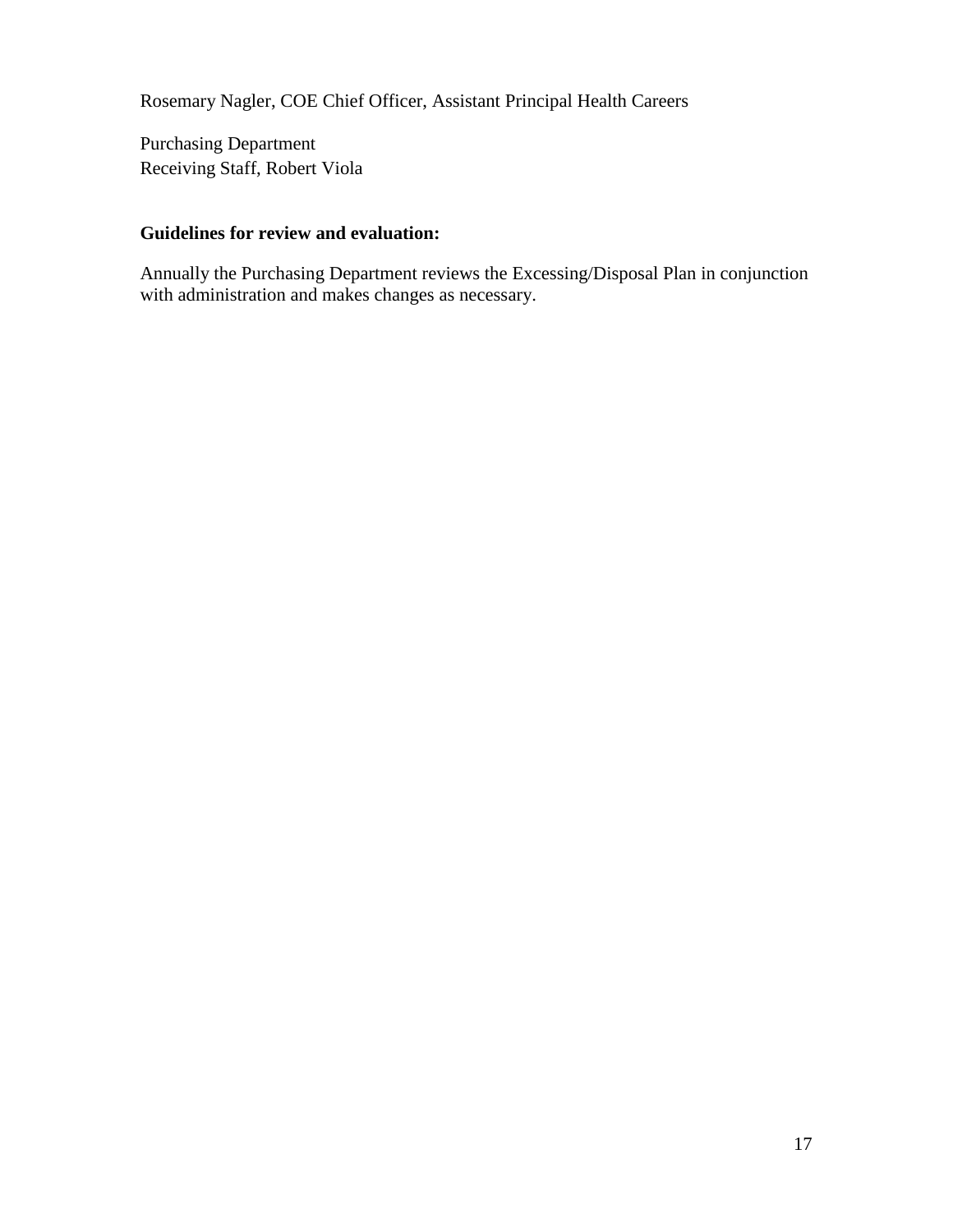Student Retention



# **WRITTEN PLAN**

#### GOALS/OBJECTIVES:

- Improve retention across the spectrum of adult programs
- Coordinate retention efforts by different student services offices, staff members
- Evaluate efforts and revise as needed

## ACTIVITIES TO ACHIEVE THESE OBJECTIVES

- Students are asked to evaluate their experience multiple times during the course of their programs and their input is gathered in both formal and informal ways from online surveys to individual meetings at the time of completion or withdrawal.
- Staff, including faculty and support staff, are asked to share information on student progress with each other and administration to ensure intervention as necessary.
- At-risk students may self-identify or be selected by staff so academic assistance and/or counseling services will be offered.

#### PERSONNEL:

- Debra Montaruli, Principal of Career and Technical Education, Northport
- Rosemary Nagler, COE Chief Officer, Assistant Principal, Health Careers
- Cheryl Bruckner, Financial Aid Counselor
- Donna Cassano, Bursar
- Ila Gaffney, Adult Counselor
- Kristine Shanteau, Training Coordinator
- Representatives of the Job Placement Office
- Faculty as determined by program affiliation

#### GUIDELINES FOR REVIEW AND EVALUATION

- Retention efforts are reviewed monthly in The Monthly Report, a program's tabulation of students currently enrolled, completed within the month or withdrawn, failed or on a leave of absence for that month.
- Monthly Reports are calculated with input from program staff and presented to program administrators who review results with the Director of Career and Technical Education.
- Program retention statistics play an integral role in program evaluation as we look to ensure student success.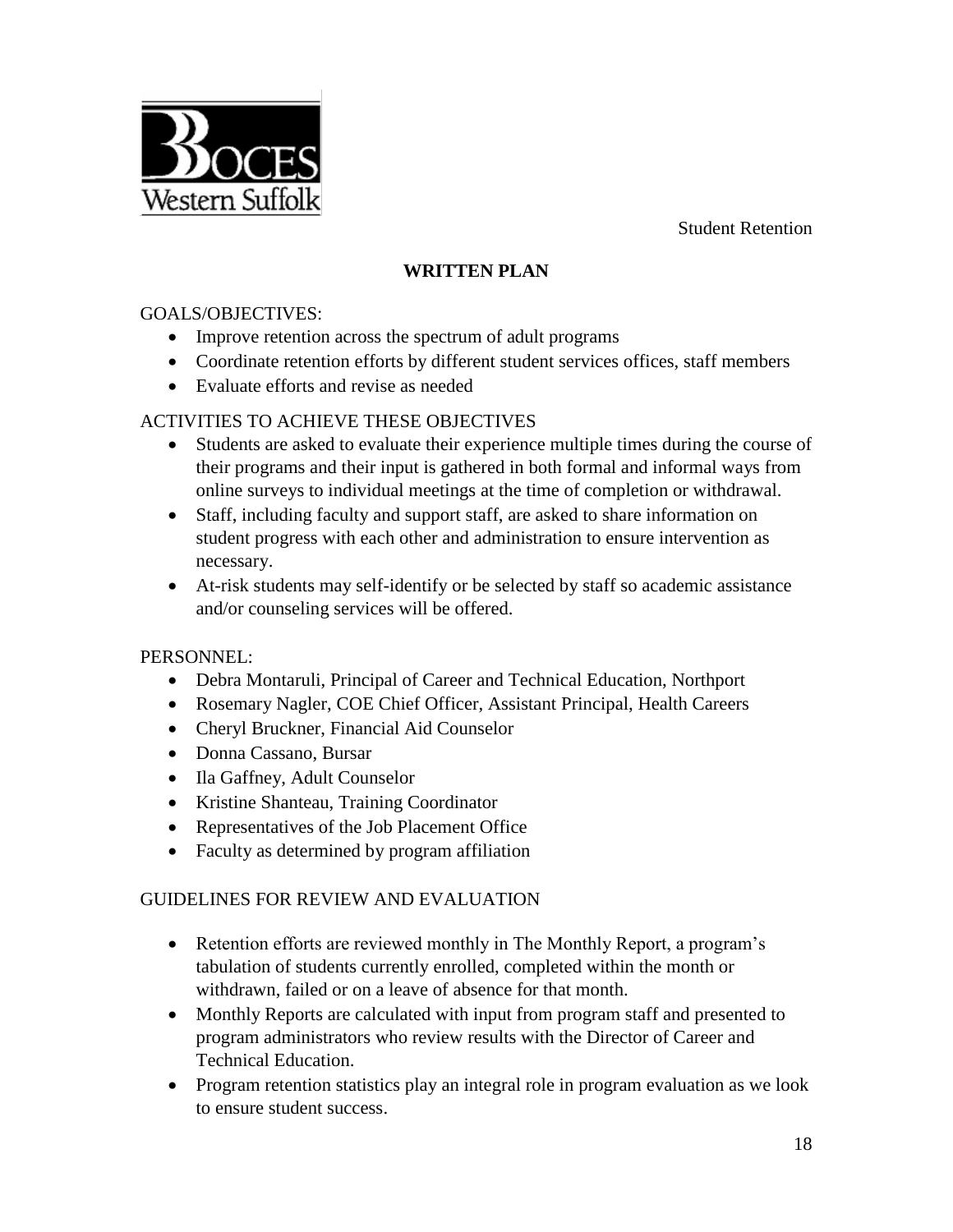- Completion rates for each program are tabulated annually by the Job Placement Office.
- Each program's staff meets annually with its administrator to review and evaluate its program.
- Completion, placement and licensure statistics serve as valuable input in determining the success of the program and suggesting places for improvement.
- Faculty meetings provide opportunities to discuss retention efforts and share successful strategies with colleagues and administration.
- Faculty and staff discuss retention efforts with administration in annual evaluation meetings.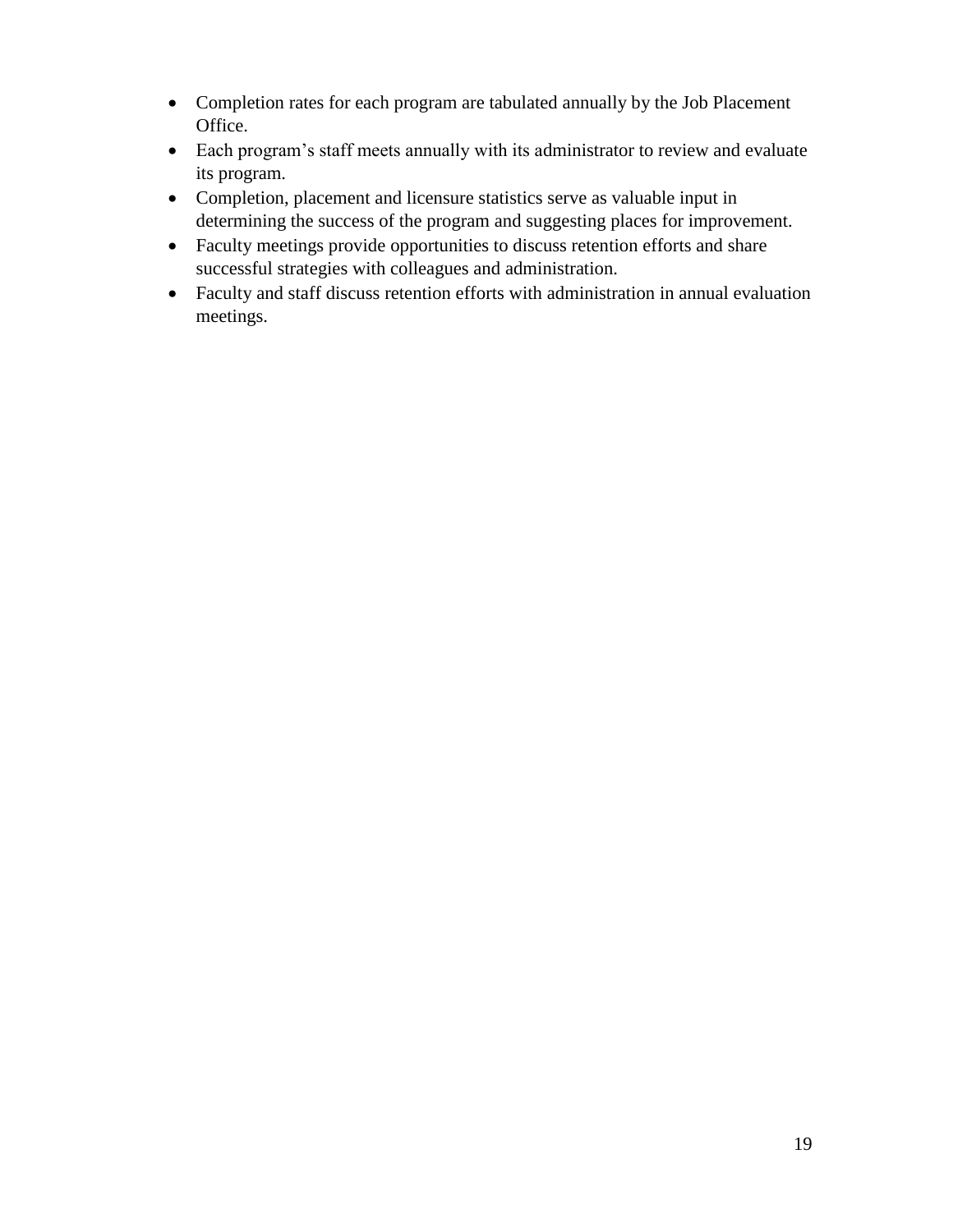Student Services



# **WRITTEN PLAN**

#### GOALS/OBJECTIVES:

- Plan, execute and evaluate student services impact on the following:
	- o Counseling
	- o Admissions
	- o Orientation
	- o Advisement
	- o Financial Aid
	- o Retention
	- o Health and Safety
	- o Job Placement
- Disseminate results of evaluations and utilize in future plans

# **ACTIVITIES TO ACHIEVE THESE OBJECTIVES:**

- Include Student Services topics in regularly scheduled staff meetings for faculty and staff to provide input and receive feedback.
- Provide ample opportunity for student input in all areas of services by providing:
	- o Student evaluation forms for all programs that include a section of responses dedicated to Student Services.
	- o Focus Groups held with counselors/advisors and the Principal of Career and Technical Education at Northport.
	- o Student Affairs Advisory Meetings held with counselors/advisors and the Assistant Principal for Health Careers.
	- o Open door policies for faculty, staff, and administrators.

#### **PERSONNEL:**

- Debra Montaruli, Principal of Career and Technical Education, Northport
- Rosemary Nagler, COE Chief Officer, Assistant Principal, Health Careers
- Cheryl Bruckner, Financial Aid Counselor
- Donna Cassano, Bursar
- Ila Gaffney, Adult Counselor
- Kristine Shanteau, Training Coordinator
- Representatives of the Job Placement Office
- Faculty as determined by program affiliation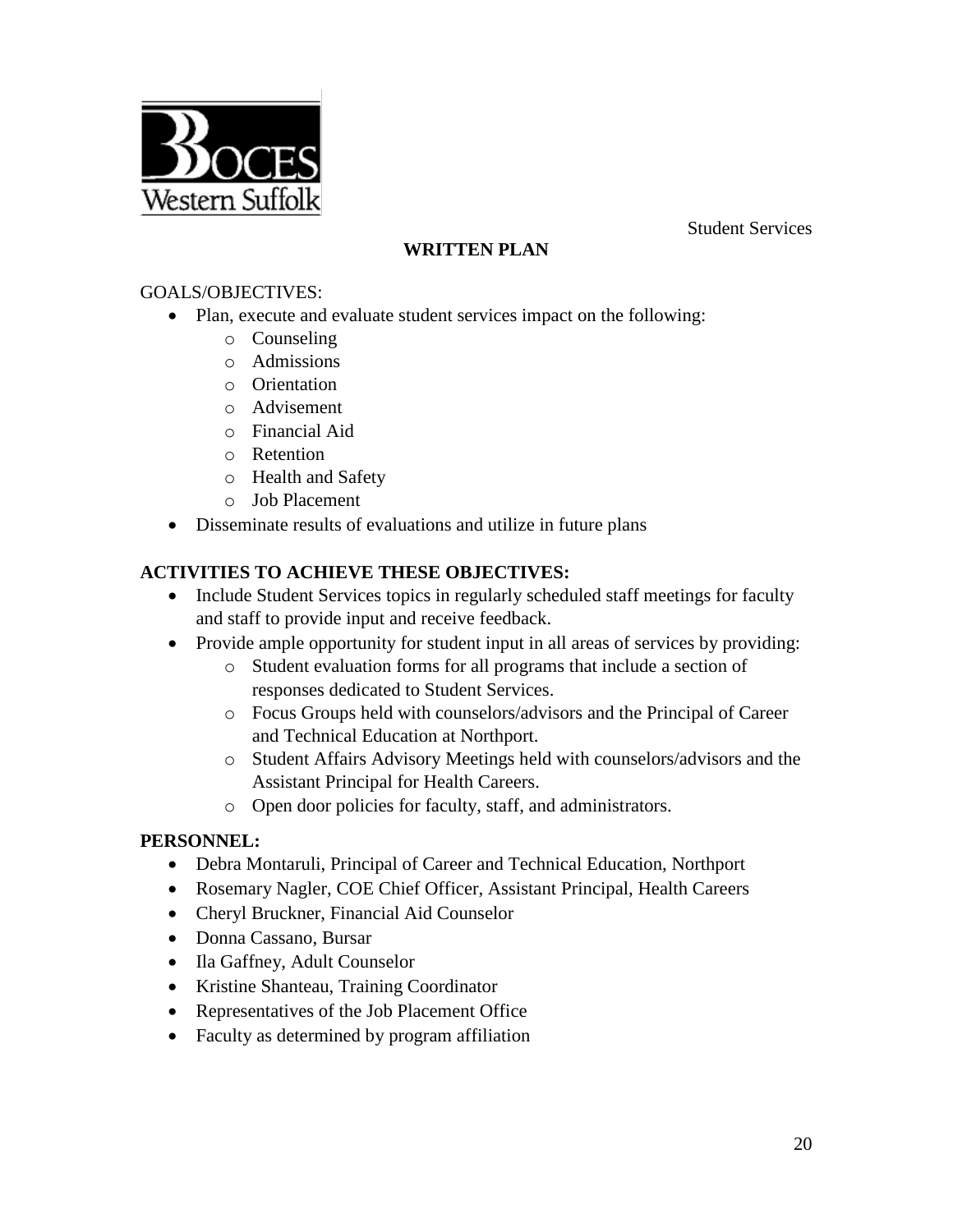

Long Range Plan for Physical Facilities and Technical Infrastructure

# WRITTEN PLAN

## **Goals & Objectives:**

- Maintain a quality educational facility at a reasonable cost
- Ensure adequate space to accommodate increasing enrollment
- Plan for ever changing workplace technology
- Seek administrative and faculty input to ensure the facility and technical infrastructure meets the needs of the individual programs

#### **Activities to achieve the objectives:**

- Conduct facilities and technical infrastructure meetings to discuss building and program needs
- Prioritize need for maintenance repair or modernization of existing facilities and upgrade technical infrastructure as needed.
- Research provision of additional facilities and cloud-based storage, increased bandwidth to meet the technical needs of faculty and students if indicated
- Administration to submit annual technology proposals

#### **Personnel:**

Debra Montaruli – Principal, Northport Campus Rosemary Nagler – Assistant Principal, Health Careers Emmett Urban – Director of Facilities Support Ray Kootz – Assistant Plant Facilities Administrator Walter Doroski – School Maintenance Crew Leader Russell Dickson – Instructional Technology Bruce Pizarusso – Head Custodian, Northport Robert Diaz – Head Custodian, Republic

#### **Timeline for review:**

• Plan will be reviewed on an annual basis by the maintenance and operations division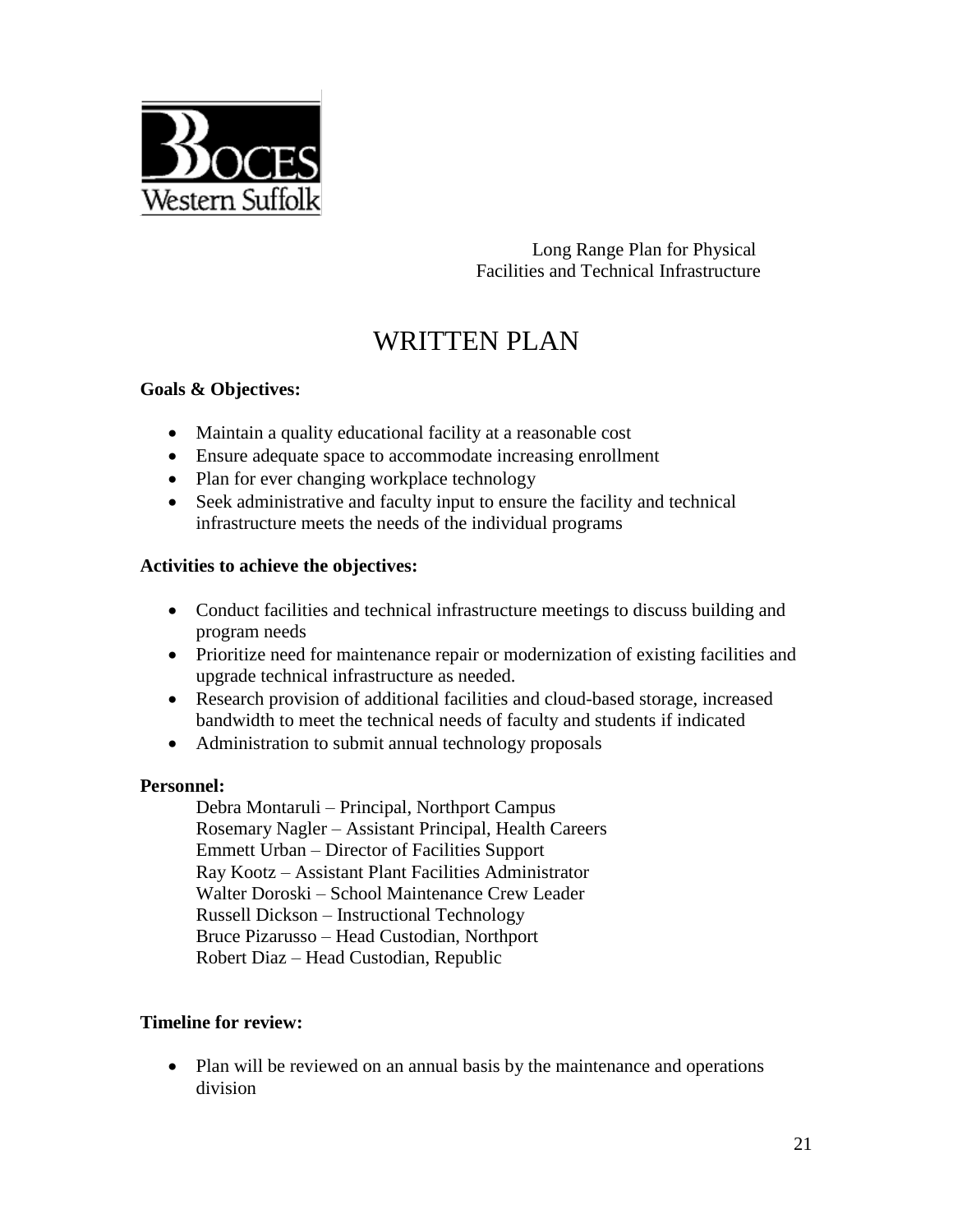#### *Facilities Planning*

The Board of Cooperative Educational Services is responsible for maintaining a quality education at a reasonable cost. For this reason, the Board shall concern itself with both short-range and long-range planning as it relates to the properties of the BOCES. The Board shall rely on a comprehensive long-range facilities and technical infrastructure plan developed by the Executive Officer in accordance with the Commissioner's Regulations to serve as a guide for capital improvements.

Such plan shall be reevaluated and made current at least annually, and shall include appraisal of the following:

a. The educational philosophy of the BOCES, with resulting administrative organization and program requirements;

b. Present and projected pupil enrollments;

c. Space used and pupil capacity of existing facilities;

d. Priority of need for maintenance, repair or modernization of existing facilities and technical infrastructure, including consideration of the obsolescence and retirement of certain facilities, dated technologies; and

e. The provision of additional facilities.

The Board's building program shall be designated to provide the highest quality education possible. The building program shall be based upon specific Board policies which have been and will continue to be modified to conform to changes in the curriculum advancement in technology, availability of construction funds, expansion of territory to be served and changes in enrollments. The Board also feels that, whenever possible, parents/legal guardians, SEPTA representatives, component districts, and other community representatives, as well as principals, teachers, and central office staff members should be involved in the planning process.

Commissioner's Regulations Section 155.1 Education Law Section 1950 Adopted: February 4, 1997

This plan will be reviewed on an annual basis by the maintenance and operations division.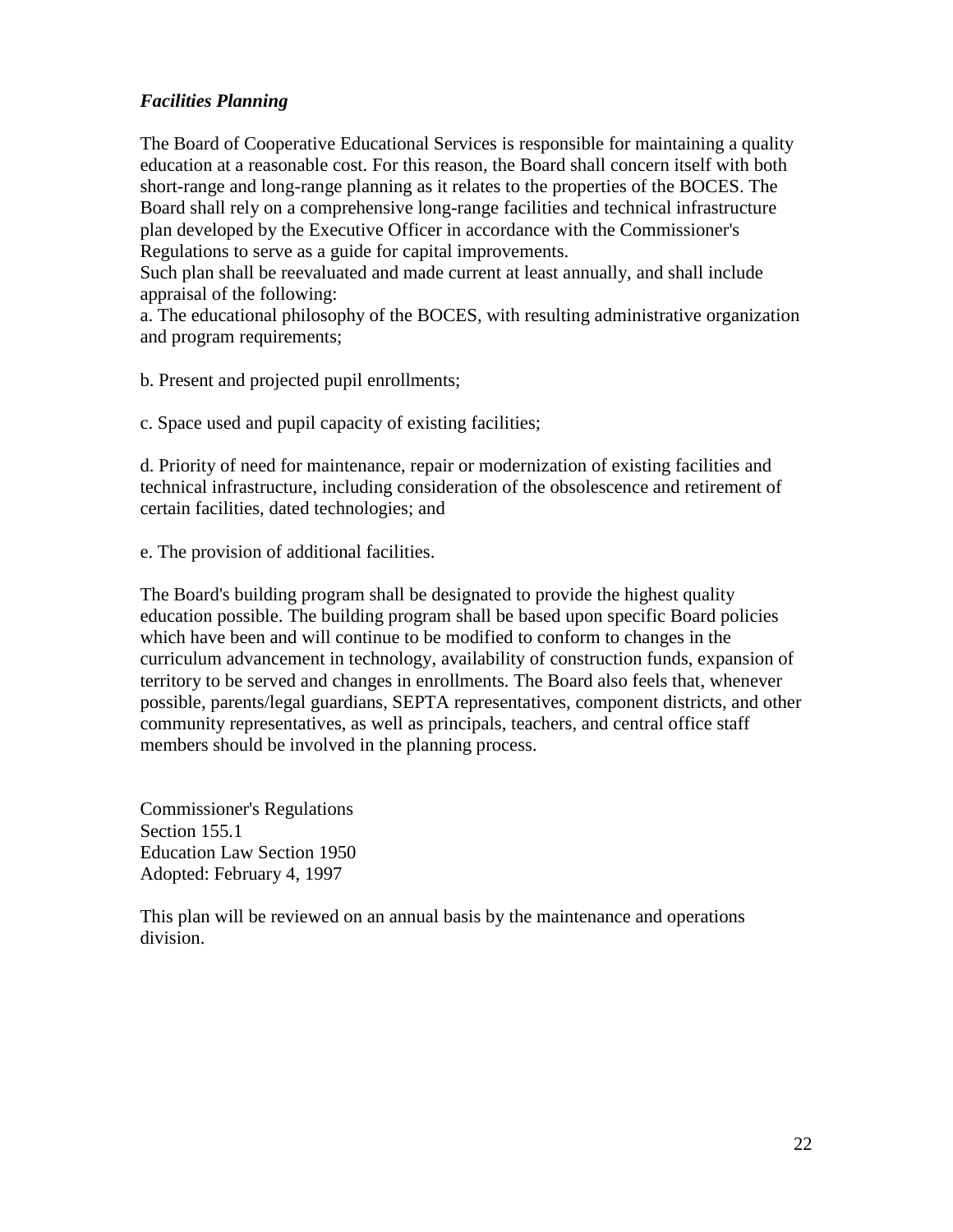

Operation, Maintenance and Improvement of the Physical Plant

# WRITTEN PLAN

#### **Goals & Objectives:**

- Administer plant operations in the most efficient and economical manner possible
- Place high priority of health and safety of students and conservation of natural resources
- Provide periodic preventative maintenance activities
- Develop long range maintenance schedules
- Provide for emergency repair procedures

#### **Activities to Achieve the Objectives:**

- Building administrators will submit capital improvement requests annually
- Monthly M&O staff meetings will be held to address the operations and maintenance of each building
- Ensure that each building is inspected annually for:
	- o Structural deficiencies
	- o Fire safety
	- o Boiler inspections
	- o Electrical systems
	- o HVAC inspections

#### **Personnel:**

 Debra Montaruli – Principal, Northport Campus Rosemary Nagler – COE Chief Officer, Assistant Principal, Health Careers Emmet Urban – Director of Facilities Support Ray Kootz – Assistant Plant Facilities Administrator Walter Doroski – School Maintenance Crew Leader Russell Dickson – Instructional Technology Bruce Pizarusso – Head Custodian, Northport Robert Diaz – Head Custodian, Republic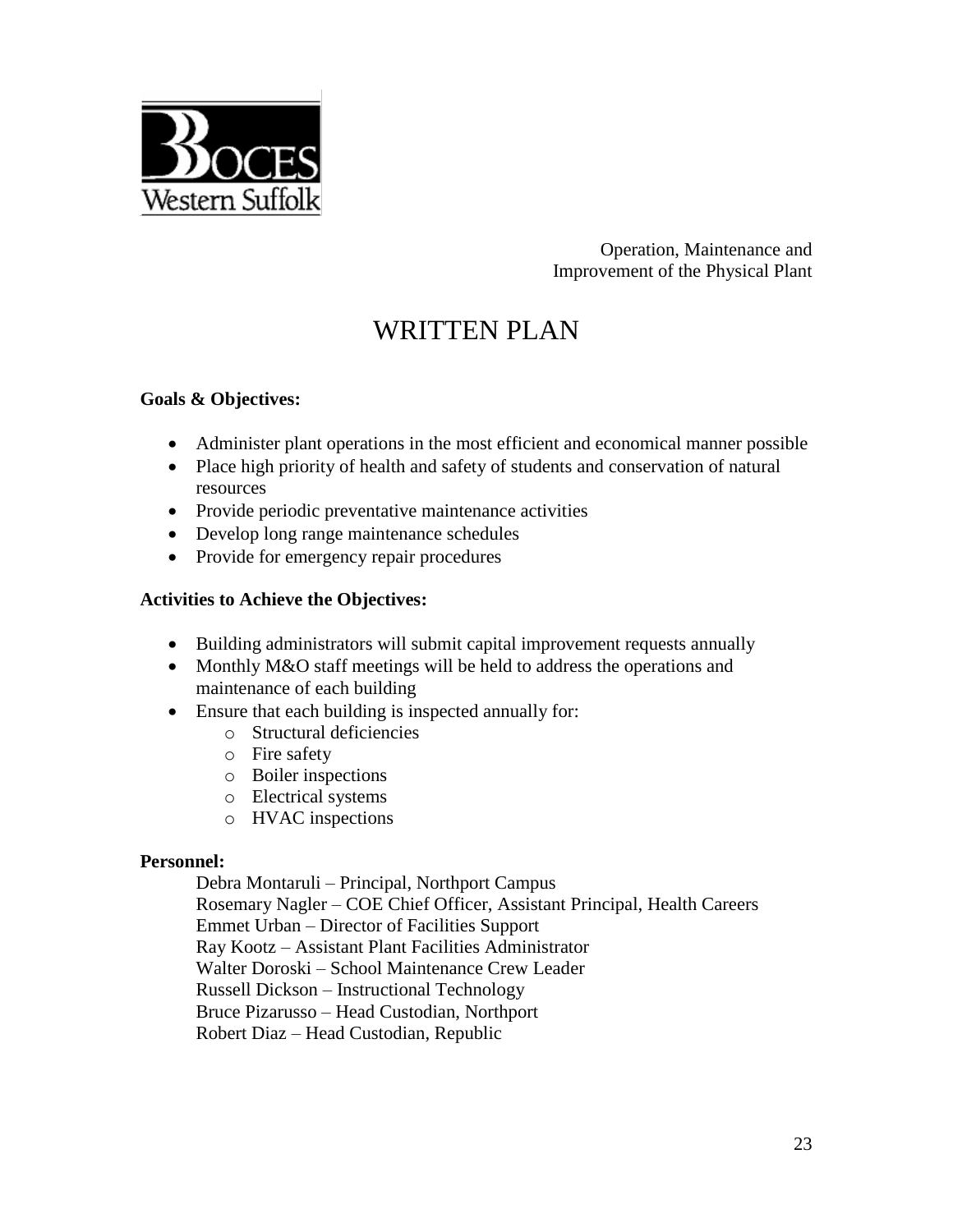#### **Timeline for review:**

• On an annual basis by the maintenance and operations division

#### **Operation and Maintenance:**

The Executive Officer is charged with the responsibility for administering plant operations in the most efficient and economical manner possible, while placing high priority on health and safety of students and conservation of natural resources. The Board, through the Executive Officer and his/her staff, has the responsibility of protecting the BOCES investment in plant and facilities through a systematic maintenance program.

It is expected that the program shall include periodic preventive maintenance activities, long-range maintenance schedules and emergency repair procedures. It is further expected that all maintenance work will be carried out in a manner that will cause the least interference with the educational program.

#### **Construction and Remodeling of BOCES Facilities:**

Plans and specifications for the erection, enlargement, repair or remodeling of facilities of the BOCES shall be submitted to the Commissioner in accordance with Commissioners Regulations and applicable laws.

For remodeling or construction projects costing \$5,000 or more, the BOCES may retain the services of an architect or engineer licensed to practice in New York State if necessary to comply with any legal requirement.

#### **Inspections:**

The administration of the BOCES shall cooperate with officials conducting health, fire, asbestos, bus, and boiler inspections. The administration shall keep the Board of Education informed of the results of such inspections in a timely fashion.

#### **Structural Safety Inspections:**

It shall be the duty of the Board of Education to ensure that each facility owned by the BOCES which is used for instructional purposes shall be inspected annually for structural deficiencies.

Every annual structural safety inspection shall be a visual inspection which will examine the structural elements of each building, and may also include inspection of building systems such as heating, plumbing and electrical systems.

If a visual inspection results in a determination that a building may have a structural deficiency, then the building shall be inspected by a licensed architect or a licensed professional engineer.

The annual structural safety inspection shall be made prior to June thirtieth of every school year, and reports of the inspections shall be made available to the public.